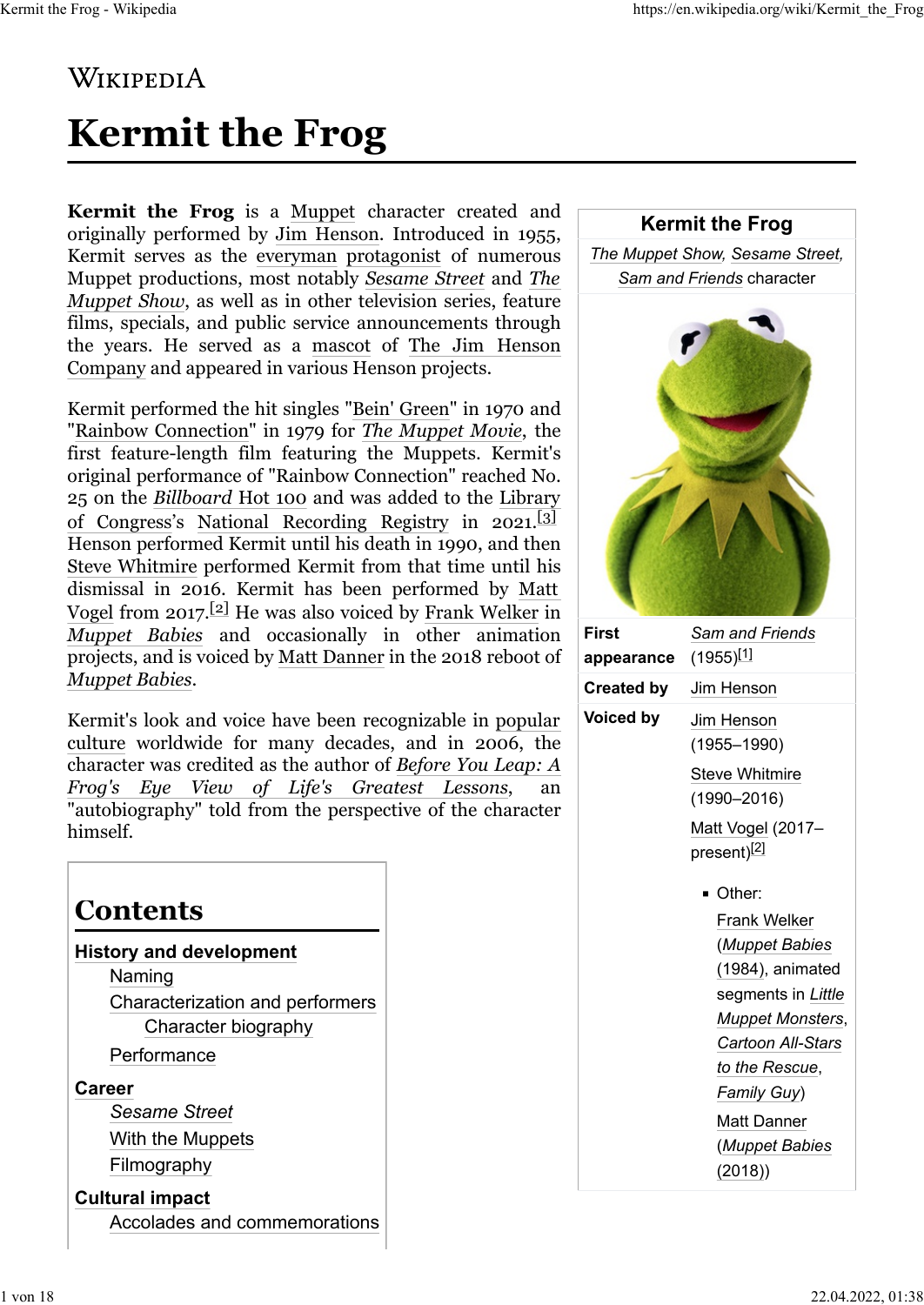[Guest television appearances](https://en.wikipedia.org/wiki/Kermit_the_Frog#Guest_television_appearances) [Merchandising](https://en.wikipedia.org/wiki/Kermit_the_Frog#Merchandising) [Kermit in Internet culture](https://en.wikipedia.org/wiki/Kermit_the_Frog#Kermit_in_Internet_culture)

**[References](https://en.wikipedia.org/wiki/Kermit_the_Frog#References)**

**[External links](https://en.wikipedia.org/wiki/Kermit_the_Frog#External_links)**

## **History and development**

Kermit the Frog first appeared on May 9, 1955, in the premiere of [WRC-TV](https://en.wikipedia.org/wiki/WRC-TV)'s *[Sam and Friends](https://en.wikipedia.org/wiki/Sam_and_Friends)*. [\[4\]](https://en.wikipedia.org/wiki/Kermit_the_Frog#cite_note-Siemaszko-4) This prototype Kermit was created from a discarded turquoise spring coat belonging to Jim Henson's mother and two [ping pong ball](https://en.wikipedia.org/wiki/Ping_pong_ball) halves for eyes.<sup>[\[5\]](https://en.wikipedia.org/wiki/Kermit_the_Frog#cite_note-Zongker-5)</sup>

Initially, Kermit was a vague [lizard-](https://en.wikipedia.org/wiki/Lizard)like creature. He subsequently made a number of television appearances before his status as a [frog](https://en.wikipedia.org/wiki/Frog) was established in the television special *[Hey, Cinderella!](https://en.wikipedia.org/wiki/Hey,_Cinderella!)* in 1969.<sup>[\[6\]](https://en.wikipedia.org/wiki/Kermit_the_Frog#cite_note-6)</sup> His triangular-pointed collar was added at the time to make him seem more frog-like and to conceal the seam between his head and body.<sup>[\[7\]](https://en.wikipedia.org/wiki/Kermit_the_Frog#cite_note-7)</sup> According to [Michael K. Frith,](https://en.wikipedia.org/wiki/Michael_K._Frith) the relatively simple construction of the Kermit puppet allows the performer's arm and hand to produce a wide range of expression and gestures.<sup>[\[8\]](https://en.wikipedia.org/wiki/Kermit_the_Frog#cite_note-:3-8)</sup>

| Performed<br>by              | Jim Henson<br>(1955–1990)<br><b>Steve Whitmire</b><br>$(1990 - 2016)$<br>Matt Vogel (2017-<br>present) <sup>[2]</sup> |
|------------------------------|-----------------------------------------------------------------------------------------------------------------------|
| In-universe information      |                                                                                                                       |
| <b>Species</b>               | Muppet frog                                                                                                           |
| Gender                       | Male                                                                                                                  |
| <b>Occupation</b>            | Entertainer, stage<br>manager, show<br>producer, director,<br>reporter                                                |
| <b>Family</b>                | Robin the Frog<br>(nephew)                                                                                            |
| <b>Significant</b><br>other  | Miss Piggy<br>(1976-2015; on-and-<br>off since)                                                                       |
| <b>Nationality</b>           | American                                                                                                              |
| <b>Musical</b><br>instrument | Banjo                                                                                                                 |

#### **Naming**

The origin of Kermit's name is a subject of some debate. It is often claimed that Kermit was named after Henson's childhood friend [Kermit Scott,](https://en.wikipedia.org/wiki/Kermit_Scott) from [Leland, Mississippi.](https://en.wikipedia.org/wiki/Leland,_Mississippi)<sup>[\[9\]](https://en.wikipedia.org/wiki/Kermit_the_Frog#cite_note-ddt-9)[\[10\]](https://en.wikipedia.org/wiki/Kermit_the_Frog#cite_note-usatoday-10)</sup> However, Karen Falk, head archivist and board of directors member for the Jim Henson Legacy organization, denies this claim on the [Jim Henson Company](https://en.wikipedia.org/wiki/Jim_Henson_Company)'s website:

While Jim Henson did have a childhood acquaintance named Kermit, it was not an uncommon name at the time, and Jim always said that the Frog was **not** named after this child from his elementary school. $[11]$ 

Joy DiMenna, the only daughter of Kermit Kalman Cohen who worked as a sound engineer at [WBAL-TV](https://en.wikipedia.org/wiki/WBAL-TV) during Jim Henson's time with *Sam and Friends*, recalls that the puppet was named after her father. According to Kermit Cohen's obituary, as well as DiMenna and Lenny Levin, a colleague of Mr. Cohen's at WBAL:

The late puppeteer had been the host of a show, *Sam and Friends*, at WRC-TV in Washington when he was invited to tour WBAL's studios. Both were NBC affiliates then, and WBAL carried the show, Mr. Levin said.

Mr. Henson was introduced to members of the sound and camera crew, including Mr. Cohen.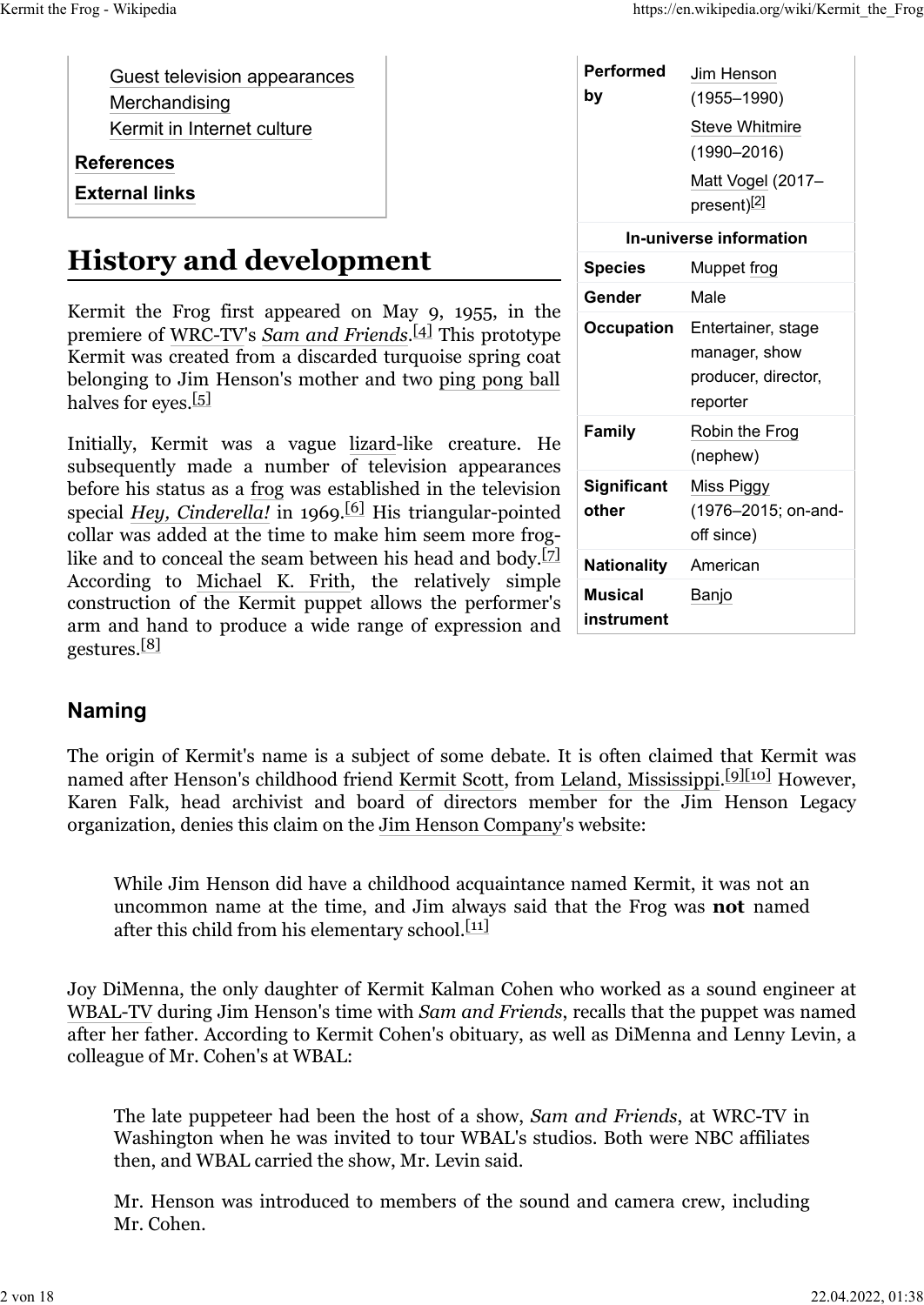"When he heard his name, Jim turned around, snapped his fingers and said to his wife, 'That's what we call the frog – Kermit.' " $[12]$ 

Another common belief is that Kermit was named for [Kermit Love,](https://en.wikipedia.org/wiki/Kermit_Love) who worked with Henson in designing and constructing Muppets, particularly on *Sesame Street*, but Love's association with Henson did not begin until well after Kermit's creation and naming, and he always denied any connection between his name and that of the character.<sup>[\[13\]](https://en.wikipedia.org/wiki/Kermit_the_Frog#cite_note-13)</sup>

As *Sesame Street* is localized for some different markets that speak languages other than English, Kermit is often renamed. In [Portugal,](https://en.wikipedia.org/wiki/Portugal) he is called *Cocas, o Sapo* (*sapo* means ["toad"](https://en.wikipedia.org/wiki/Toad)), and in [Brazil,](https://en.wikipedia.org/wiki/Brazil) his name is similar: *Caco, o Sapo*. In most of Hispanic America, his name is *la rana René* (*René the Frog*), while in Spain, he is named *Gustavo*. [\[14\]](https://en.wikipedia.org/wiki/Kermit_the_Frog#cite_note-14) In the Arabic version, he is known as *Kamel*, which is a common Arabic male name that means "perfect". In [Hungary,](https://en.wikipedia.org/wiki/Hungary) he is called *Breki* [\(onomatopoetic\)](https://en.wikipedia.org/wiki/Onomatopoetic).[\[15\]](https://en.wikipedia.org/wiki/Kermit_the_Frog#cite_note-15)

#### **Characterization and performers**

Jim Henson originated the character in 1955 on his local television series, *[Sam and Friends](https://en.wikipedia.org/wiki/Sam_and_Friends)*. [\[16\]](https://en.wikipedia.org/wiki/Kermit_the_Frog#cite_note-16) Henson himself described Kermit as "kind of easy-going, very likable...sometimes slightly a wiseguy." $[8]$  [Frank Oz](https://en.wikipedia.org/wiki/Frank_Oz) remarked that Kermit possesses a natural sense of leadership within the Muppets, explaining that "he has all these zany characters and a world around him and he tries to be the center and hold everything together...sometimes he gets too much and blows his top, but essentially he kind of goes with the flow." $[8]$  [Brian Henson](https://en.wikipedia.org/wiki/Brian_Henson) described his father's performance as Kermit as "coming out of his own personality—was a wry intelligence, a little bit of a naughtiness, but Kermit always loved everyone around and also loved a good prank." $[17]$ 

Kermit has often been referred to as Henson's "soft-spoken [alter-ego.](https://en.wikipedia.org/wiki/Alter_ego)"[\[18\]](https://en.wikipedia.org/wiki/Kermit_the_Frog#cite_note-18) Many of Henson's colleagues have confirmed how close and inseparable Jim and Kermit's personalities were. Henson's agent [Bernie Brillstein](https://en.wikipedia.org/wiki/Bernie_Brillstein) has stated straightforwardly that "Kermit was Jim".[\[19\]](https://en.wikipedia.org/wiki/Kermit_the_Frog#cite_note-:1-19) Author [Brian Jay Jones](https://en.wikipedia.org/wiki/Brian_Jay_Jones) described the relationship accordingly: "The more Jim performed Kermit, the more the two of them seemed to become intertwined…it was becoming harder to tell where the frog ended and Jim began."[\[19\]](https://en.wikipedia.org/wiki/Kermit_the_Frog#cite_note-:1-19) Henson continued to perform the character until his death in 1990.[\[4\]](https://en.wikipedia.org/wiki/Kermit_the_Frog#cite_note-Siemaszko-4) Henson's last known performance as Kermit was for an appearance on *[The Arsenio](https://en.wikipedia.org/wiki/The_Arsenio_Hall_Show) [Hall Show](https://en.wikipedia.org/wiki/The_Arsenio_Hall_Show)* to promote the television special *[The Muppets at Walt Disney World](https://en.wikipedia.org/wiki/The_Muppets_at_Walt_Disney_World)*. Henson died twelve days after that appearance.<sup>[\[20\]](https://en.wikipedia.org/wiki/Kermit_the_Frog#cite_note-20)</sup>

Following Henson's death, veteran Muppet performer [Steve Whitmire](https://en.wikipedia.org/wiki/Steve_Whitmire) was named Kermit's new performer.<sup>[21]</sup> Whitmire claims that Henson had seemingly intended to pass on the role to him before he died, though it was [Jane Henson](https://en.wikipedia.org/wiki/Jane_Henson) and son Brian who had selected him after her father's death.[\[22\]](https://en.wikipedia.org/wiki/Kermit_the_Frog#cite_note-22) Whitmire's first public performance as Kermit was at the end of the television special *[The Muppets Celebrate Jim Henson](https://en.wikipedia.org/wiki/The_Muppets_Celebrate_Jim_Henson)* in 1990. Whitmire explained that his main intent when he inherited Kermit, "was to make sure the character stayed the same and consistent, but didn't become stale and just a copy." $[23]$  Kermit's personality during Whitmire's tenure was widely described as more wholesome, lighthearted, and [Pollyanna-ish](https://en.wikipedia.org/wiki/Pollyanna_principle) than Henson's.<sup>[\[24\]](https://en.wikipedia.org/wiki/Kermit_the_Frog#cite_note-24)[\[25\]](https://en.wikipedia.org/wiki/Kermit_the_Frog#cite_note-:2-25)</sup> Several critics of Whitmire's portrayal have come from the Henson family. Brian Henson stated that while Whitmire's performance was "sometimes excellent, and always pretty good", he also elaborated that "Kermit has, as a character, flattened out over time and has become too square and not as vital as it should have been."<sup>[\[26\]](https://en.wikipedia.org/wiki/Kermit_the_Frog#cite_note-:0-26)[\[27\]](https://en.wikipedia.org/wiki/Kermit_the_Frog#cite_note-Parker-27)</sup> [Cheryl Henson](https://en.wikipedia.org/wiki/Cheryl_Henson) stated that Whitmire performed the character as a "bitter, angry, depressed, victim".[\[28\]](https://en.wikipedia.org/wiki/Kermit_the_Frog#cite_note-28) He remained Kermit's principal performer until October 2016, when he was [dismissed](https://en.wikipedia.org/wiki/Dismissal_(employment)) by [The Muppets Studio.](https://en.wikipedia.org/wiki/The_Muppets_Studio)[\[29\]](https://en.wikipedia.org/wiki/Kermit_the_Frog#cite_note-29)[\[25\]](https://en.wikipedia.org/wiki/Kermit_the_Frog#cite_note-:2-25) [The Walt](https://en.wikipedia.org/wiki/The_Walt_Disney_Company)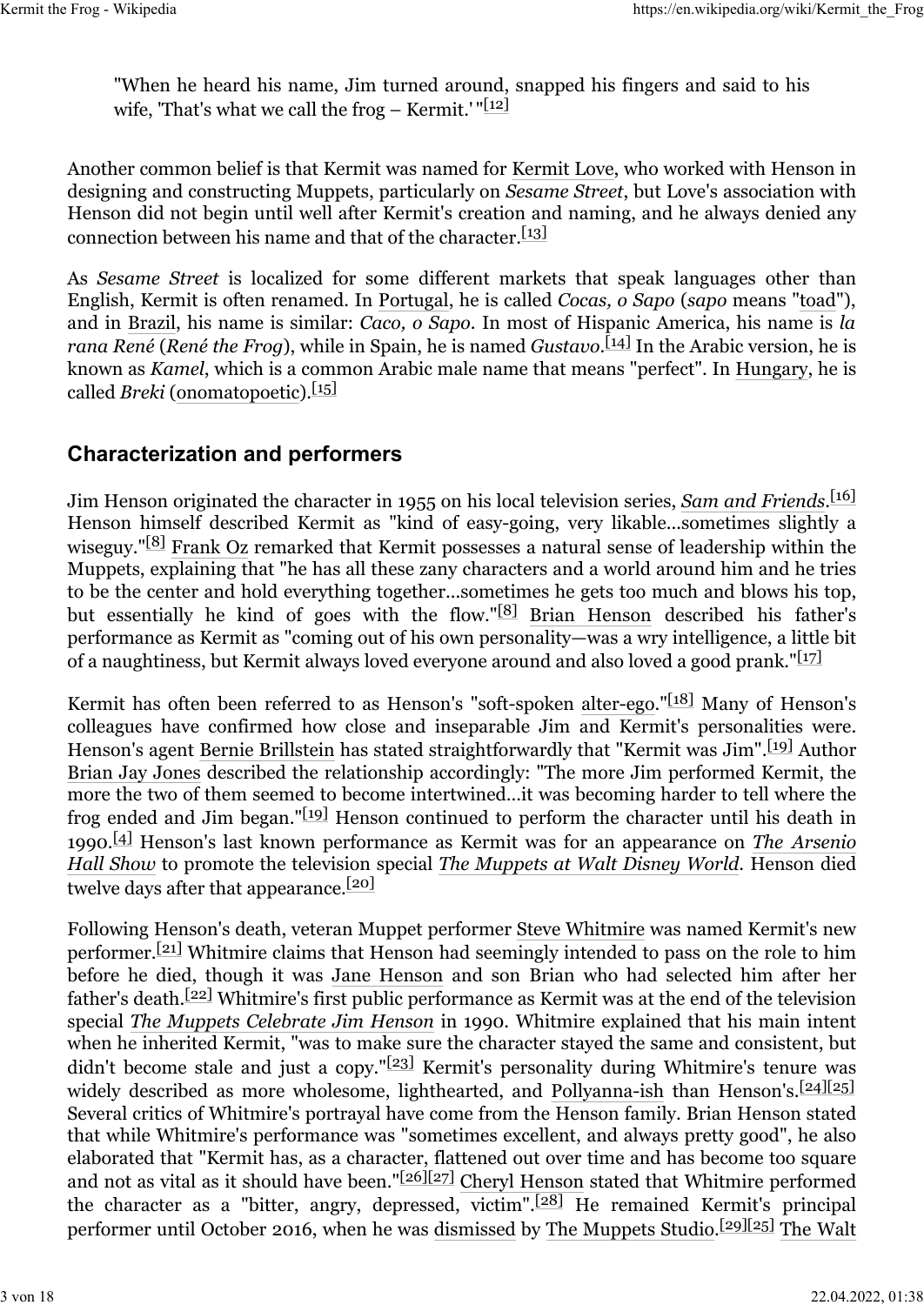[Disney Company](https://en.wikipedia.org/wiki/The_Walt_Disney_Company) (owner of The Muppets Studio) cited "unacceptable business conduct" as reason for the dismissal, while Whitmire claims the decision was made due to creative disagreements over Kermit's characterization and prolonged labor union negotiations that delayed his involvement in Muppet productions.<sup>[\[25\]](https://en.wikipedia.org/wiki/Kermit_the_Frog#cite_note-:2-25)[\[30\]](https://en.wikipedia.org/wiki/Kermit_the_Frog#cite_note-30)</sup>

Disney announced that [Matt Vogel](https://en.wikipedia.org/wiki/Matt_Vogel_(puppeteer)) would become Kermit's new performer on July 10, 2017.<sup>[\[2\]](https://en.wikipedia.org/wiki/Kermit_the_Frog#cite_note-VogelFrog-2)</sup> Vogel's first official appearance as Kermit was in a "Muppet Thought of the Week" YouTube video. $[31]$ 

[John Kennedy](https://en.wikipedia.org/wiki/John_Kennedy_(puppeteer)) performed Kermit for *Muppets Ahoy!*, a 2006 [Disney Cruise Line](https://en.wikipedia.org/wiki/Disney_Cruise_Line) stage show (though Whitmire performed Kermit for the first few shows). Muppet performer Artie Esposito briefly performed Kermit in 2009 for a few personal appearances (an appearance on *[America's](https://en.wikipedia.org/wiki/America%27s_Got_Talent) [Got Talent](https://en.wikipedia.org/wiki/America%27s_Got_Talent)*, the *[MTV Video Music Awards](https://en.wikipedia.org/wiki/MTV_Video_Music_Awards)*, and at the 2009 [D23 Expo\)](https://en.wikipedia.org/wiki/D23_Expo). Voice actor [Frank](https://en.wikipedia.org/wiki/Frank_Welker) [Welker](https://en.wikipedia.org/wiki/Frank_Welker) provided the voice of Baby Kermit on the animated Saturday morning cartoon, *[Muppet](https://en.wikipedia.org/wiki/Muppet_Babies_(1984_TV_series)) [Babies](https://en.wikipedia.org/wiki/Muppet_Babies_(1984_TV_series))*. [\[32\]](https://en.wikipedia.org/wiki/Kermit_the_Frog#cite_note-32) He also provided the voice of an adult Kermit for a short-lived spin-off, *[Little](https://en.wikipedia.org/wiki/Little_Muppet_Monsters) [Muppet Monsters](https://en.wikipedia.org/wiki/Little_Muppet_Monsters)*. Matt Danner voices Baby Kermit on the 2018 reboot of *[Muppet Babies](https://en.wikipedia.org/wiki/Muppet_Babies_(2018_TV_series))*. [\[33\]](https://en.wikipedia.org/wiki/Kermit_the_Frog#cite_note-33)

#### **Character biography**

A biography has been developed for Kermit the Frog as if he was an actual living performer rather than a puppet character. According to this fictional biography, he was born in [Leland, Mississippi,](https://en.wikipedia.org/wiki/Leland,_Mississippi) alongside approximately 2,353 siblings,[\[1\]](https://en.wikipedia.org/wiki/Kermit_the_Frog#cite_note-MuppetBook-1) though a 2011 "interview" on *[The Ellen](https://en.wikipedia.org/wiki/The_Ellen_DeGeneres_Show) [DeGeneres Show](https://en.wikipedia.org/wiki/The_Ellen_DeGeneres_Show)* has him state that he was from the swamps of [Louisiana.](https://en.wikipedia.org/wiki/Louisiana)<sup>[\[34\]](https://en.wikipedia.org/wiki/Kermit_the_Frog#cite_note-34)</sup>

**External video**

[Yay! Kermit Arm Flail \(https://ww](https://www.youtube.com/watch?v=KlJM4UhbQ7A) [w.youtube.com/watch?v=KlJM4Uhb](https://www.youtube.com/watch?v=KlJM4UhbQ7A) [Q7A\),](https://www.youtube.com/watch?v=KlJM4UhbQ7A) Disney UK

As portrayed in the 2002 film *Kermit's Swamp Years*, at the age of 12, he was the first of his siblings to leave the swamp, and one of the first frogs to talk to humans. He is shown in the film encountering a 12-year-old Jim Henson (played by Christian Kriebel) for the first time.

According to *[The Muppet Movie,](https://en.wikipedia.org/wiki/The_Muppet_Movie)* Kermit returned to the swamp, where a passing agent [\(Dom](https://en.wikipedia.org/wiki/Dom_DeLuise) [DeLuise\)](https://en.wikipedia.org/wiki/Dom_DeLuise) noted he had talent and, thus inspired, he headed to Hollywood, encountering the rest of the Muppets along the way. Together, they were given a standard "rich and famous" contract by Lew Lord [\(Orson Welles\)](https://en.wikipedia.org/wiki/Orson_Welles) of Wide World Studios and began their showbiz careers. In *[Before](https://en.wikipedia.org/wiki/Before_You_Leap) [You Leap](https://en.wikipedia.org/wiki/Before_You_Leap)*, Kermit again references encountering Jim Henson sometime after the events depicted in the course of *The Muppet Movie* and details their friendship and their partnership in the entertainment industry, crediting Henson as being the individual to whom he owes his fame. At some point after the events of *The Muppet Movie*, Kermit and the other Muppets begin *[The Muppet Show](https://en.wikipedia.org/wiki/The_Muppet_Show)*, and the characters remain together as a group, before starring in the other Muppet films and *[Muppets Tonight](https://en.wikipedia.org/wiki/Muppets_Tonight)*, with Kermit usually at the core of the stories as the lead protagonist. Kermit is shown in *The Muppet Movie* as stating that the events of the film are "approximately how it happened" when asked by his nephew Robin about how the Muppets got started.<sup>[\[35\]](https://en.wikipedia.org/wiki/Kermit_the_Frog#cite_note-35)</sup>

[Fozzie Bear](https://en.wikipedia.org/wiki/Fozzie_Bear) is portrayed as Kermit's best friend—a fact reiterated by Kermit in *Before You Leap*—and the two were frequently seen together during sketches on *The Muppet Show* and in other Muppet-related media and merchandise.<sup>[\[36\]](https://en.wikipedia.org/wiki/Kermit_the_Frog#cite_note-36)</sup>

On August 4, 2015, Kermit the Frog and [Miss Piggy](https://en.wikipedia.org/wiki/Miss_Piggy) "announced" that they had ended their romantic relationship.[\[37\]](https://en.wikipedia.org/wiki/Kermit_the_Frog#cite_note-LATBreakup-37)[\[38\]](https://en.wikipedia.org/wiki/Kermit_the_Frog#cite_note-38) On September 2, 2015, Kermit was stated to have found a new girlfriend, a pig named Denise,[\[39\]](https://en.wikipedia.org/wiki/Kermit_the_Frog#cite_note-39) but around February 2016, Denise supposedly broke up with Kermit after almost six months together.[\[40\]](https://en.wikipedia.org/wiki/Kermit_the_Frog#cite_note-TV_Line-40)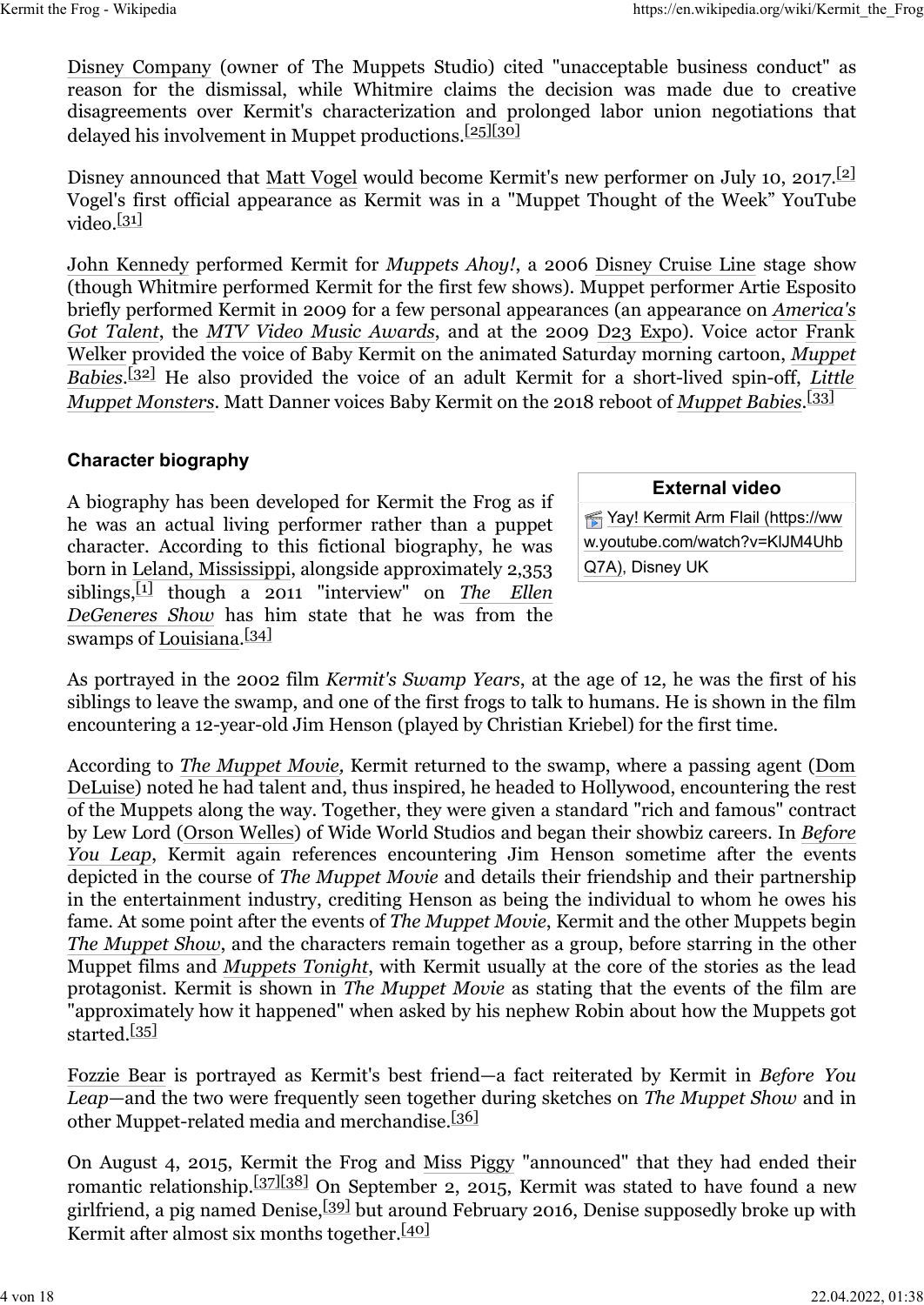#### **Performance**

Kermit the Frog is a rather simple hand-rod Muppet, and is usually controlled by one puppeteer. His creator and original performer, Jim Henson, actually built Kermit's head around the size of his own hands (later builds of Kermit have extra padding inside the head to accommodate puppeteers whose hands were smaller than Henson's). The flexibility of the material used to make Kermit means the frog can pull off a wide range of expressions. For example, with a slight adjustment of their fingers, the puppeteer can make Kermit convincingly smile, frown, or act worried.

When it came to creating Kermit's voice, Henson actually took inspiration from an impression by [Stan Freberg](https://en.wikipedia.org/wiki/Stan_Freberg) of [Marlon Brando,](https://en.wikipedia.org/wiki/Marlon_Brando) one that can be heard on some of Freberg's comedy records, including vocals on his versions of ["Sh-Boom"](https://en.wikipedia.org/wiki/Sh-Boom) and ["The Night Before Christmas"](https://en.wikipedia.org/wiki/The_Night_Before_Christmas). Over time, however, Henson's voice for the frog would evolve into an extension of his own natural voice.

### **Career**

Kermit has been featured prominently on both *The Muppet Show* and *Sesame Street*. [\[41\]](https://en.wikipedia.org/wiki/Kermit_the_Frog#cite_note-Kurin-41) However, he had a prominent career before *Sesame Street*'s debut in 1969, as he starred in *[Sam](https://en.wikipedia.org/wiki/Sam_and_Friends) [and Friends](https://en.wikipedia.org/wiki/Sam_and_Friends)*, and numerous Muppets made guest appearances on *[Today](https://en.wikipedia.org/wiki/Today_(U.S._TV_program))* from 1961 and *[The Ed](https://en.wikipedia.org/wiki/The_Ed_Sullivan_Show) [Sullivan Show](https://en.wikipedia.org/wiki/The_Ed_Sullivan_Show)* from 1966.[\[42\]](https://en.wikipedia.org/wiki/Kermit_the_Frog#cite_note-42)

#### *Sesame Street*

Kermit was one of the original main Muppet characters on *[Sesame Street](https://en.wikipedia.org/wiki/Sesame_Street)*. [\[43\]](https://en.wikipedia.org/wiki/Kermit_the_Frog#cite_note-43) Closely identified with the show, Kermit usually appeared as a lecturer on simple topics, a straight man to another Muppet [foil](https://en.wikipedia.org/wiki/Foil_(fiction)) (usually [Grover,](https://en.wikipedia.org/wiki/Grover) [Herry Monster](https://en.wikipedia.org/wiki/Herry_Monster) or [Cookie Monster\)](https://en.wikipedia.org/wiki/Cookie_Monster), or a news reporter interviewing storybook characters for Sesame Street News.[\[41\]](https://en.wikipedia.org/wiki/Kermit_the_Frog#cite_note-Kurin-41) He sang many songs on the show, including ["Bein' Green"](https://en.wikipedia.org/wiki/Bein%27_Green),[\[41\]](https://en.wikipedia.org/wiki/Kermit_the_Frog#cite_note-Kurin-41) and appeared in the 1998 video *The Best of Kermit on Sesame Street*. [\[44\]](https://en.wikipedia.org/wiki/Kermit_the_Frog#cite_note-44)

Unlike the rest of the show's Muppets, Kermit was never any property of [Sesame Workshop](https://en.wikipedia.org/wiki/Sesame_Workshop) and has rarely been a part of the show's merchandise. When Sesame Workshop bought full ownership of its characters from The Jim Henson Company for \$180 million, Kermit was excluded from the deal.<sup>[45]</sup> [The](https://en.wikipedia.org/wiki/The_Walt_Disney_Company) character now belongs to The Muppets Studio, a division of The [Walt Disney Company.](https://en.wikipedia.org/wiki/The_Walt_Disney_Company)[\[46\]](https://en.wikipedia.org/wiki/Kermit_the_Frog#cite_note-46) His first *Sesame Street* appearance since Disney ownership was in an *[Elmo's World](https://en.wikipedia.org/wiki/Elmo%27s_World)* segment in the show's 40th-season premiere on November 10, 2009. His most recent appearance was in the 2019 television special *[Sesame Street's 50th Anniversary](https://en.wikipedia.org/wiki/Sesame_Street%27s_50th_Anniversary_Celebration) [Celebration](https://en.wikipedia.org/wiki/Sesame_Street%27s_50th_Anniversary_Celebration)*, where he performed "Bein' Green" with [Elvis Costello.](https://en.wikipedia.org/wiki/Elvis_Costello)

#### **With the Muppets**

In *The Muppet Show* television series, Kermit was the central character, the [showrunner,](https://en.wikipedia.org/wiki/Showrunner) and the long-suffering [stage manager](https://en.wikipedia.org/wiki/Stage_management) of the theater show, trying to keep order amidst the chaos created by the other Muppets. Henson once claimed that Kermit's job on the *Muppet Show* was much like his own: "trying to get a bunch of crazies to actually get the job done." $[47]$  It was on this show that the [running gag](https://en.wikipedia.org/wiki/Running_gag) of Kermit being pursued by leading lady [Miss Piggy](https://en.wikipedia.org/wiki/Miss_Piggy) developed.<sup>[\[4\]](https://en.wikipedia.org/wiki/Kermit_the_Frog#cite_note-Siemaszko-4)</sup>

On *[Muppets Tonight](https://en.wikipedia.org/wiki/Muppets_Tonight)*, Kermit was still a main character, although he was the producer rather than frontman. He appeared in many parody sketches such as *NYPD Green*, *City Schtickers*,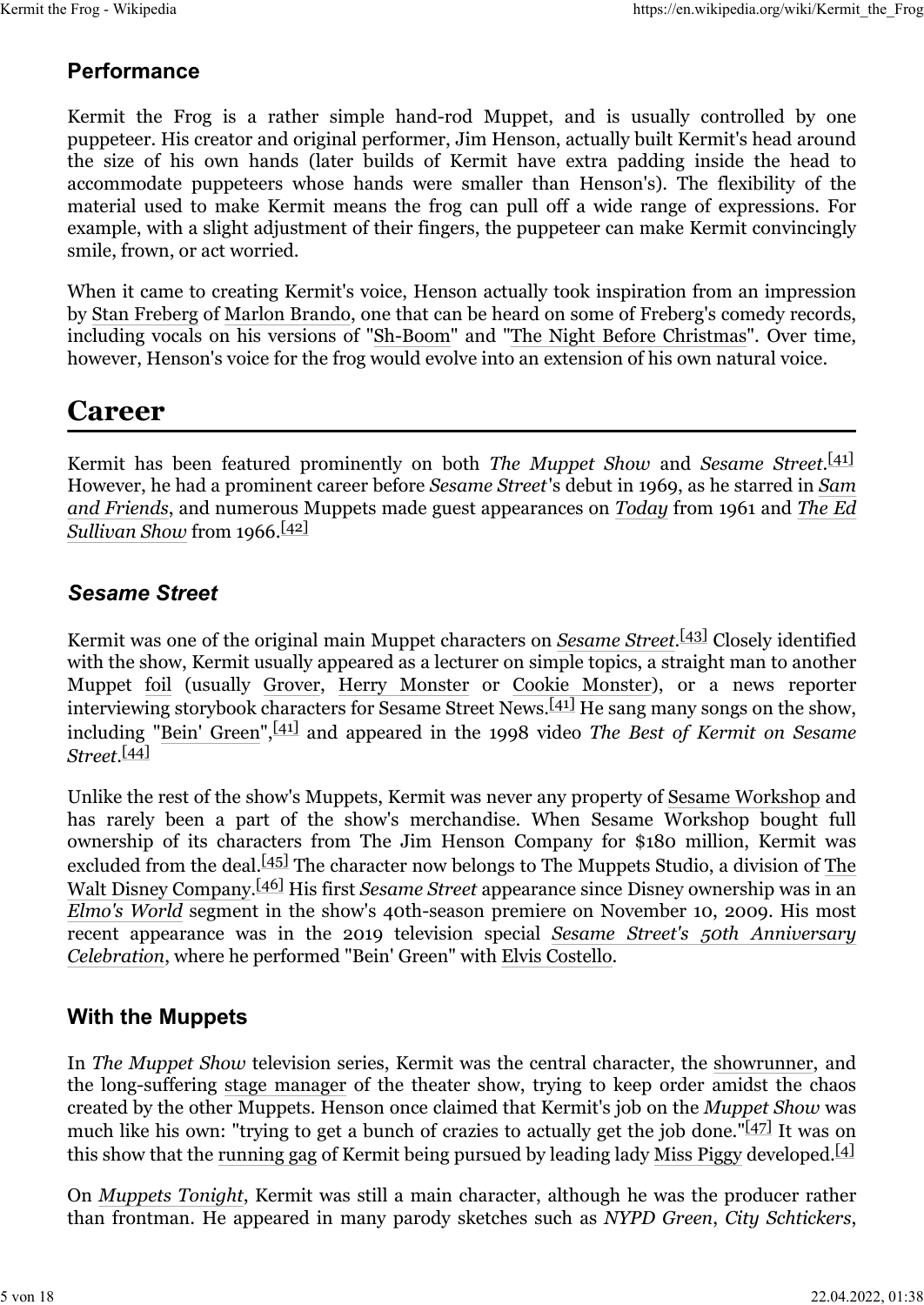#### *Flippers*, and *The Muppet Odd Squad*, as well as in the *Psychiatrist's Office* sketch.<sup>[\[48\]](https://en.wikipedia.org/wiki/Kermit_the_Frog#cite_note-48)</sup>

Kermit also served as the mascot for The Jim Henson Company, until the sale of the Muppet characters to Disney.<sup>[\[49\]](https://en.wikipedia.org/wiki/Kermit_the_Frog#cite_note-DisneyLicense-49)</sup> A Kermit puppet can be seen at the [National Museum of American](https://en.wikipedia.org/wiki/National_Museum_of_American_History) [History.](https://en.wikipedia.org/wiki/National_Museum_of_American_History)<sup>[\[50\]](https://en.wikipedia.org/wiki/Kermit_the_Frog#cite_note-50)</sup>

Kermit appears in *[Muppet\\*Vision 3D](https://en.wikipedia.org/wiki/Muppet*Vision_3D)*, an attraction that opened in 1991 and continues to run presently at [Disney's Hollywood Studios](https://en.wikipedia.org/wiki/Disney%27s_Hollywood_Studios) at [Walt Disney World](https://en.wikipedia.org/wiki/Walt_Disney_World) in [Lake Buena Vista, Florida.](https://en.wikipedia.org/wiki/Lake_Buena_Vista,_Florida)<sup>[\[51\]](https://en.wikipedia.org/wiki/Kermit_the_Frog#cite_note-51)</sup> The character was also formerly featured in the aforementioned attraction in [Disney California](https://en.wikipedia.org/wiki/Disney_California_Adventure_Park) [Adventure Park](https://en.wikipedia.org/wiki/Disney_California_Adventure_Park) at the [Disneyland Resort](https://en.wikipedia.org/wiki/Disneyland_Resort) in [Anaheim, California](https://en.wikipedia.org/wiki/Anaheim,_California) until its closure in 2014. Kermit also appeared in *[The Muppets Present...Great Moments in American History](https://en.wikipedia.org/wiki/The_Muppets_Present...Great_Moments_in_American_History)* at the [Magic Kingdom](https://en.wikipedia.org/wiki/Magic_Kingdom) from 2016 to 2020.<sup>[\[52\]](https://en.wikipedia.org/wiki/Kermit_the_Frog#cite_note-52)</sup> He also appeared in two parades; [Disney Stars and](https://en.wikipedia.org/wiki/Disney_Stars_and_Motor_Cars_Parade) [Motor Cars Parade](https://en.wikipedia.org/wiki/Disney_Stars_and_Motor_Cars_Parade) which ran at Disney's Hollywood Studios from 2001 to 2008 and [Disney's](https://en.wikipedia.org/wiki/Give_a_Day,_Get_a_Disney_Day) [Honorary VoluntEars Cavalcade](https://en.wikipedia.org/wiki/Give_a_Day,_Get_a_Disney_Day) which was held during 2010 at the Magic Kingdom and [Disneyland.](https://en.wikipedia.org/wiki/Disneyland)<sup>[\[53\]](https://en.wikipedia.org/wiki/Kermit_the_Frog#cite_note-:8-53)</sup>

#### **Filmography**

Kermit the Frog has appeared in almost every Muppet production, as well as making guest appearances in other shows and movies.

Below is a list of his more well-known appearances: [\[54\]](https://en.wikipedia.org/wiki/Kermit_the_Frog#cite_note-54)[\[55\]](https://en.wikipedia.org/wiki/Kermit_the_Frog#cite_note-55)

- *[Sam and Friends](https://en.wikipedia.org/wiki/Sam_and_Friends)* (1955–1961) (TV)
- *[Sesame Street](https://en.wikipedia.org/wiki/Sesame_Street)* (1969–1990, 1996–2001, 2009) (TV)
- *[Hey, Cinderella!](https://en.wikipedia.org/wiki/Hey,_Cinderella!)* (1969) (TV)
- *[The Muppets on Puppets](https://en.wikipedia.org/wiki/The_Muppets_on_Puppets)* (1970) (TV)
- *[The Frog Prince](https://en.wikipedia.org/wiki/The_Frog_Prince_(Muppets))* (1971) (TV)
- *[The Muppet Musicians of Bremen](https://en.wikipedia.org/wiki/The_Muppet_Musicians_of_Bremen)* (1972) (TV)
- **[The Muppets Valentine Show](https://en.wikipedia.org/wiki/The_Muppets_Valentine_Show) (1974) (TV)**
- *[The Muppet Show: Sex and Violence](https://en.wikipedia.org/wiki/The_Muppet_Show:_Sex_and_Violence)* (1975) (TV)
- *[The Muppet Show](https://en.wikipedia.org/wiki/The_Muppet_Show)* (1976–1981) (TV)
- *[Emmet Otter's Jug-Band Christmas](https://en.wikipedia.org/wiki/Emmet_Otter%27s_Jug-Band_Christmas)* (1977) (TV)
- *[The Muppet Movie](https://en.wikipedia.org/wiki/The_Muppet_Movie)* (1979)
- *[The Great Muppet Caper](https://en.wikipedia.org/wiki/The_Great_Muppet_Caper)* (1981)
- *[The Muppets Take Manhattan](https://en.wikipedia.org/wiki/The_Muppets_Take_Manhattan)* (1984)
- *[Muppet Babies](https://en.wikipedia.org/wiki/Muppet_Babies_(1984_TV_series))* (1984–1991) (TV)
- *[Sesame Street Presents Follow That Bird](https://en.wikipedia.org/wiki/Sesame_Street_Presents_Follow_That_Bird)* (1985)
- *[The Muppets: A Celebration of 30 Years](https://en.wikipedia.org/wiki/The_Muppets:_A_Celebration_of_30_Years)* (1986) (TV)
- *[The Christmas Toy](https://en.wikipedia.org/wiki/The_Christmas_Toy)* (1986) (TV)
- *[A Muppet Family Christmas](https://en.wikipedia.org/wiki/A_Muppet_Family_Christmas)* (1987) (TV)
- *[The Jim Henson Hour](https://en.wikipedia.org/wiki/The_Jim_Henson_Hour)* (1989) (TV)
- *[Cartoon All-Stars to the Rescue](https://en.wikipedia.org/wiki/Cartoon_All-Stars_to_the_Rescue)* (1990) (TV)
- **[The Muppets at Walt Disney World](https://en.wikipedia.org/wiki/The_Muppets_at_Walt_Disney_World) (1990) (TV)**
- *[The Muppets Celebrate Jim Henson](https://en.wikipedia.org/wiki/The_Muppets_Celebrate_Jim_Henson)* (1990) (TV)
- *[The Muppet Christmas Carol](https://en.wikipedia.org/wiki/The_Muppet_Christmas_Carol)* (1992) Appearance as [Bob Cratchit](https://en.wikipedia.org/wiki/Bob_Cratchit)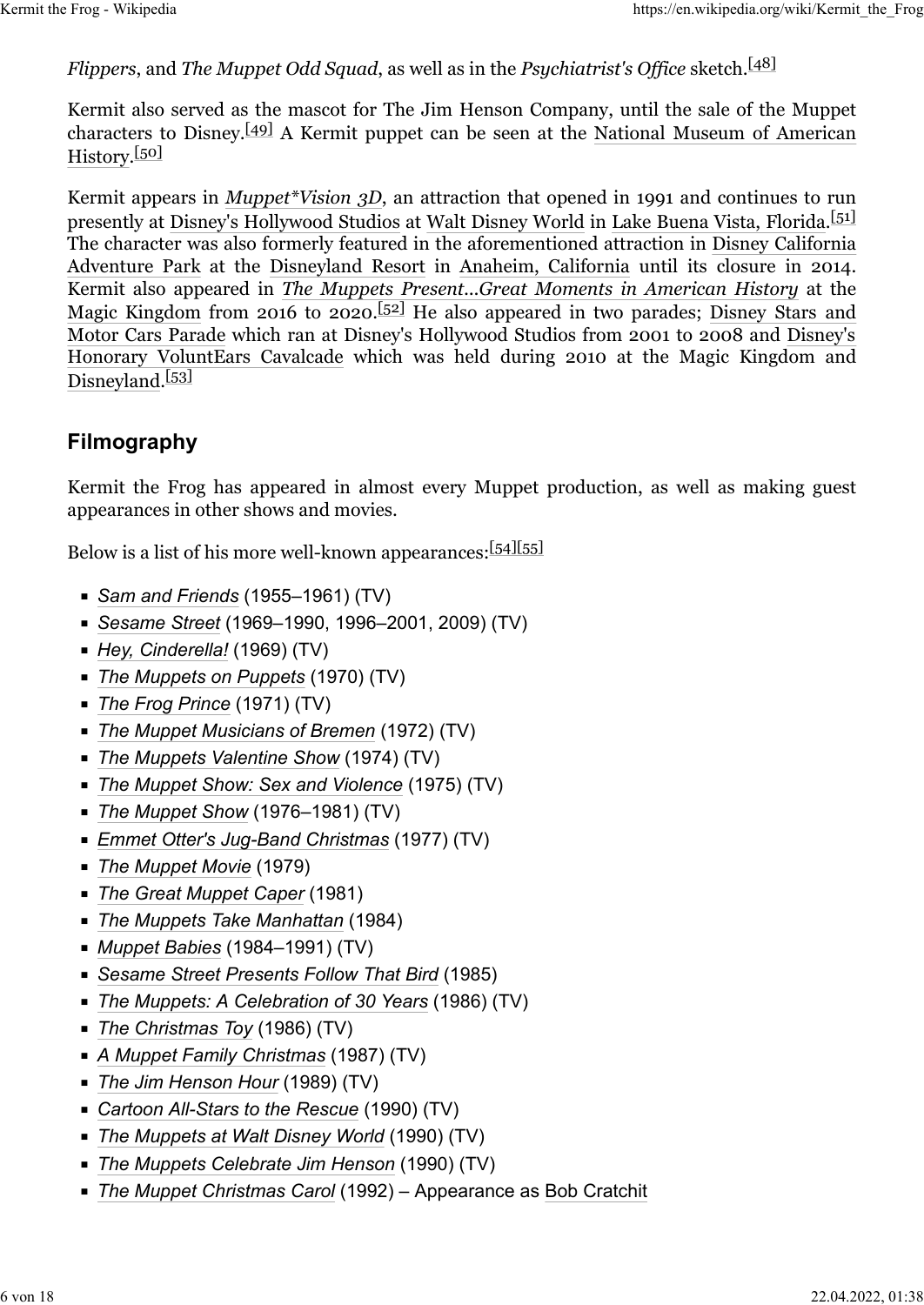- *[Muppet Classic Theater](https://en.wikipedia.org/wiki/Muppet_Classic_Theater)* (1994) (Direct-to-Video) Appearance as King Midas and the King in Rumpelstiltskin.
- *[Muppet Treasure Island](https://en.wikipedia.org/wiki/Muppet_Treasure_Island)* (1996) Appearance as [Captain Abraham Smollett](https://en.wikipedia.org/wiki/Captain_Alexander_Smollett)
- *[Muppets Tonight](https://en.wikipedia.org/wiki/Muppets_Tonight)* (1996–1998) (TV)
- *[Muppets from Space](https://en.wikipedia.org/wiki/Muppets_from_Space)* (1999)
- *[The Jerry Lewis MDA Labor Day Telethon](https://en.wikipedia.org/wiki/The_Jerry_Lewis_MDA_Labor_Day_Telethon)* (2001) (TV)
- *[Kermit's Swamp Years](https://en.wikipedia.org/wiki/Kermit%27s_Swamp_Years)* (2002) (Direct-to-Video)
- *[It's a Very Merry Muppet Christmas Movie](https://en.wikipedia.org/wiki/It%27s_a_Very_Merry_Muppet_Christmas_Movie)* (2002) (TV)
- *[Saturday Night Live](https://en.wikipedia.org/wiki/Saturday_Night_Live)* (1975/76, 2004, 2011) (TV)
- *[The Muppets' Wizard of Oz](https://en.wikipedia.org/wiki/The_Muppets%27_Wizard_of_Oz)* (2005) (TV) Appearance as Himself and [The Scarecrow](https://en.wikipedia.org/wiki/Scarecrow_(Oz))
- *[Mr. Magorium's Wonder Emporium](https://en.wikipedia.org/wiki/Mr._Magorium%27s_Wonder_Emporium)* (2007) (cameo)
- *[Studio DC: Almost Live](https://en.wikipedia.org/wiki/Studio_DC:_Almost_Live)* (2008) (TV)
- *[A Muppets Christmas: Letters to Santa](https://en.wikipedia.org/wiki/A_Muppets_Christmas:_Letters_to_Santa)* (2008) (TV)
- *[The Muppets](https://en.wikipedia.org/wiki/The_Muppets_(film))* (2011)
- ["30 Rock](https://en.wikipedia.org/wiki/30_Rock) (2012) Appearance as Himself in "[My Whole Life Is Thunder"](https://en.wikipedia.org/wiki/My_Whole_Life_Is_Thunder)
- *[Good Luck Charlie](https://en.wikipedia.org/wiki/Good_Luck_Charlie)* (2013) (TV) Appearance as Himself in "Duncan Dream House"
- *[Lady Gaga and the Muppets Holiday Spectacular](https://en.wikipedia.org/wiki/Lady_Gaga_and_the_Muppets_Holiday_Spectacular)* (2013) (TV)
- *[Muppets Most Wanted](https://en.wikipedia.org/wiki/Muppets_Most_Wanted)* (2014)
- *[The Muppets](https://en.wikipedia.org/wiki/The_Muppets_(TV_series))* (2015–2016) (TV)
- *[Muppet Babies](https://en.wikipedia.org/wiki/Muppet_Babies_(2018_TV_series))* (2018–present) (TV)
- *[Sesame Street's 50th Anniversary Celebration](https://en.wikipedia.org/wiki/Sesame_Street%27s_50th_Anniversary_Celebration)* (2019) (TV)
- *[Muppets Now](https://en.wikipedia.org/wiki/Muppets_Now)* (2020) (TV)
- [Amphibia](https://en.wikipedia.org/wiki/Amphibia_(TV_series)) (2020) (TV) Appearance as the voice of Crumpet the Frog in "Swamp and Sensibility"
- *[The Masked Singer](https://en.wikipedia.org/wiki/The_Masked_Singer_(American_season_5))* (2021) (TV) The Snail
- *[Muppets Haunted Mansion](https://en.wikipedia.org/wiki/Muppets_Haunted_Mansion)* (2021) (TV) Appearance as Himself and a Ghost

# **Cultural impact**

#### **Accolades and commemorations**

Kermit was awarded an honorary doctorate of Amphibious Letters on May 19, 1996, at [Southampton College,](https://en.wikipedia.org/wiki/Stony_Brook_Southampton) New York, where he also gave a commencement speech.<sup>[\[56\]](https://en.wikipedia.org/wiki/Kermit_the_Frog#cite_note-56)</sup> He is also the only "amphibian" to have had the honor of addressing the [Oxford Union.](https://en.wikipedia.org/wiki/Oxford_Union)<sup>[\[57\]](https://en.wikipedia.org/wiki/Kermit_the_Frog#cite_note-57)[58]</sup> A statue of Henson and Kermit was erected on the campus of Henson's alma mater, the [University of Maryland, College Park](https://en.wikipedia.org/wiki/University_of_Maryland,_College_Park) in 2003.

Kermit was also given the honor of being the [Grand Marshal](https://en.wikipedia.org/wiki/Grand_Marshals_of_the_Tournament_of_Roses_Parade) of the [Tournament of Roses Parade](https://en.wikipedia.org/wiki/Tournament_of_Roses_Parade) in 1996. The [Macy's](https://en.wikipedia.org/wiki/Macy%27s_Thanksgiving_Day_Parade) [Thanksgiving Day Parade](https://en.wikipedia.org/wiki/Macy%27s_Thanksgiving_Day_Parade) has featured a Kermit balloon  $\frac{1}{\text{since } 1977.59}$ 



Kermit's star on the [Hollywood Walk](https://en.wikipedia.org/wiki/Hollywood_Walk_of_Fame) [of Fame](https://en.wikipedia.org/wiki/Hollywood_Walk_of_Fame)

On November 14, 2002, Kermit the Frog received a star on the [Hollywood Walk of Fame.](https://en.wikipedia.org/wiki/Hollywood_Walk_of_Fame) The star is located at 6801 Hollywood Blvd.[\[60\]](https://en.wikipedia.org/wiki/Kermit_the_Frog#cite_note-60) Kermit has two stars on the Walk of Fame, the other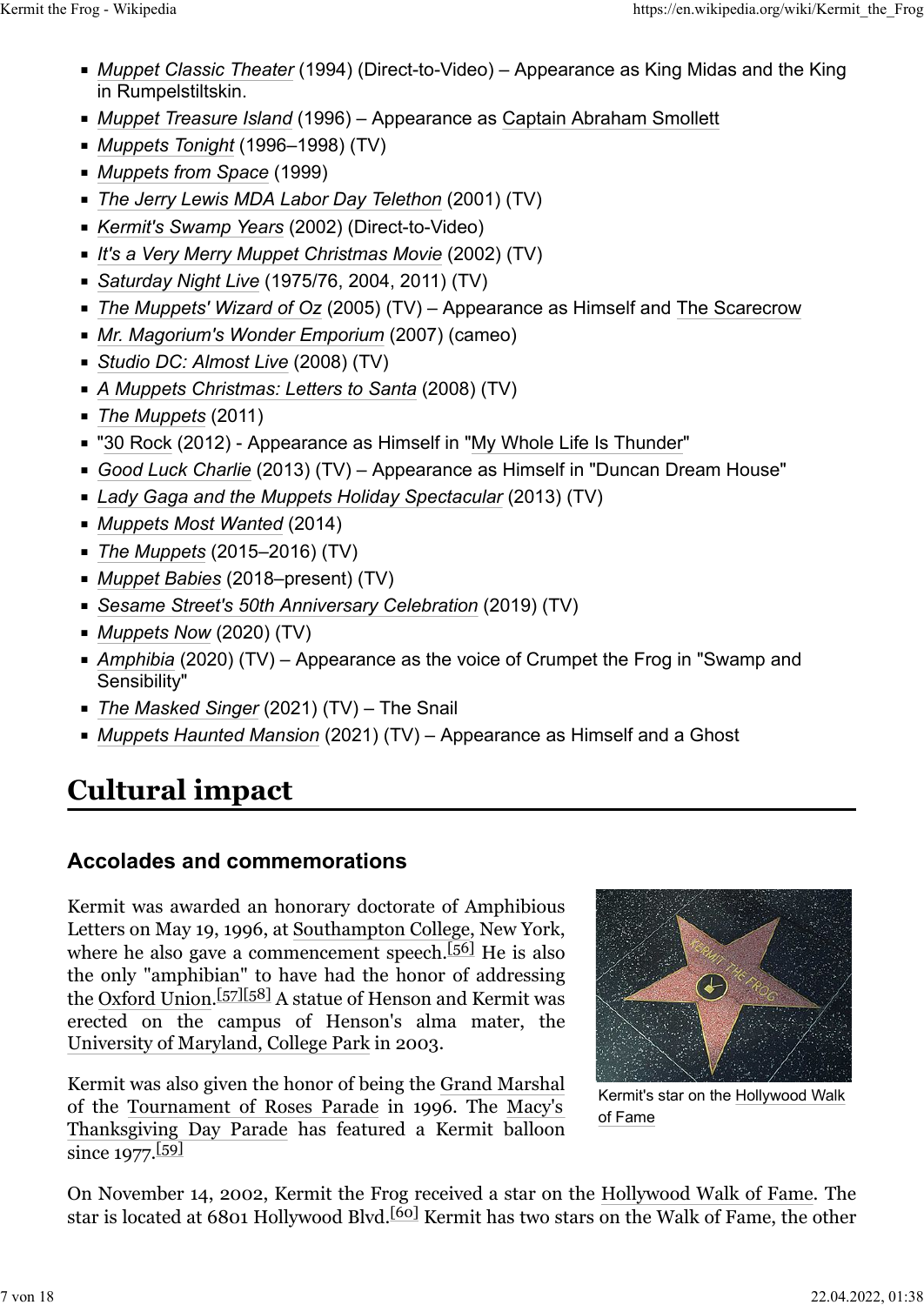as a member of the collective The Muppets.[\[61\]](https://en.wikipedia.org/wiki/Kermit_the_Frog#cite_note-61)

On Kermit's 50th birthday in 2005, the [United States Postal Service](https://en.wikipedia.org/wiki/United_States_Postal_Service) released a set of new stamps with photos of Kermit and some of his fellow Muppets on them.<sup>[\[62\]](https://en.wikipedia.org/wiki/Kermit_the_Frog#cite_note-62)</sup> The background of the stamp sheet features a photo of a silhouetted Henson sitting in a window well, with Kermit sitting in his lap looking at him.

Kermit was also the grand marshal for [Michigan State University'](https://en.wikipedia.org/wiki/Michigan_State_University)s homecoming parade in  $2006.\frac{[63]}{[}$  $2006.\frac{[63]}{[}$  $2006.\frac{[63]}{[}$ 

In 2013, the original Kermit puppet from *Sam and Friends* was donated to the [Smithsonian](https://en.wikipedia.org/wiki/Smithsonian_Institution) [Institution](https://en.wikipedia.org/wiki/Smithsonian_Institution) in Washington, D.C. for display in the pop culture gallery.[\[64\]](https://en.wikipedia.org/wiki/Kermit_the_Frog#cite_note-64) In 2015, the Leland Chamber of Commerce in Leland, Mississippi opened a small museum containing puppets and memorabilia dedicated to Kermit.[\[65\]](https://en.wikipedia.org/wiki/Kermit_the_Frog#cite_note-Grundhauser-65)

Kermit's legacy is also deeply entrenched in the science community. One of the famous [WP-3D](https://en.wikipedia.org/wiki/Lockheed_WP-3D_Orion) *[Orion](https://en.wikipedia.org/wiki/Lockheed_WP-3D_Orion)* research platforms flown by the [NOAA Hurricane Hunters](https://en.wikipedia.org/wiki/NOAA_Hurricane_Hunters) is named after Kermit. The other is named after [Miss Piggy.](https://en.wikipedia.org/wiki/Miss_Piggy)<sup>[\[66\]](https://en.wikipedia.org/wiki/Kermit_the_Frog#cite_note-66)</sup> In 2015, the discovery of the Costa Rican [glass frog](https://en.wikipedia.org/wiki/Glass_frog) *[Hyalinobatrachium dianae](https://en.wikipedia.org/wiki/Hyalinobatrachium_dianae)* also attracted [viral](https://en.wikipedia.org/wiki/Viral_phenomenon) media attention due to the creature's perceived resemblance to Kermit, with researcher Brian Kubicki quoted as saying "I am glad that this species has ended up getting so much international attention, and in doing so it is highlighting the amazing amphibians that are native to Costa Rica and the need to continue exploring and studying the country's amazing tropical forests".<sup>[\[67\]](https://en.wikipedia.org/wiki/Kermit_the_Frog#cite_note-67)</sup>

#### **Guest television appearances**

Kermit has made numerous guest appearances on popular television shows, including cohosting individual episodes of a number of long-running talk shows; among other television media. On April 2, 1979, Kermit guest-hosted *[The Tonight Show Starring Johnny Carson](https://en.wikipedia.org/wiki/The_Tonight_Show_Starring_Johnny_Carson)* to promote *The Muppet Movie*. [\[68\]](https://en.wikipedia.org/wiki/Kermit_the_Frog#cite_note-68) From 1983 to 1995, the French political satire show *[Le Bébête](https://en.wikipedia.org/wiki/Le_B%C3%A9b%C3%AAte_Show) [Show](https://en.wikipedia.org/wiki/Le_B%C3%A9b%C3%AAte_Show)* used copies of various Muppets to parody key political figures, and Kermit renamed "Kermitterrand", embodied President [François Mitterrand.](https://en.wikipedia.org/wiki/Fran%C3%A7ois_Mitterrand)[\[69\]](https://en.wikipedia.org/wiki/Kermit_the_Frog#cite_note-69) On May 21, 2018, Kermit and contestant [Maddie Poppe](https://en.wikipedia.org/wiki/Maddie_Poppe) performed "Rainbow Connection" live on *[American Idol](https://en.wikipedia.org/wiki/American_Idol_(season_16))*. [\[70\]](https://en.wikipedia.org/wiki/Kermit_the_Frog#cite_note-70)

A still photo of Kermit sitting in his Director's chair with his megaphone in his hand from *The Muppet Show* appeared on a technical difficulties [telop](https://en.wikipedia.org/wiki/Telop) graphic on [Metromedia](https://en.wikipedia.org/wiki/Metromedia) owned-andoperated station [KTTV](https://en.wikipedia.org/wiki/KTTV) Channel 11 in [Los Angeles](https://en.wikipedia.org/wiki/Los_Angeles) during the late 1970s and early 1980s.

As an [April Fool's](https://en.wikipedia.org/wiki/April_Fool%27s_Day) joke, Kermit hosted [CNN'](https://en.wikipedia.org/wiki/CNN)s *[Larry King Live](https://en.wikipedia.org/wiki/Larry_King_Live)* in 1994 and interviewed [Hulk](https://en.wikipedia.org/wiki/Hulk_Hogan) [Hogan.](https://en.wikipedia.org/wiki/Hulk_Hogan)[\[71\]](https://en.wikipedia.org/wiki/Kermit_the_Frog#cite_note-71)[\[72\]](https://en.wikipedia.org/wiki/Kermit_the_Frog#cite_note-72) Kermit was also a semi-regular during various incarnations of *[Hollywood](https://en.wikipedia.org/wiki/Hollywood_Squares) [Squares](https://en.wikipedia.org/wiki/Hollywood_Squares)*, [\[73\]](https://en.wikipedia.org/wiki/Kermit_the_Frog#cite_note-73) with other Muppets such as [Big Bird](https://en.wikipedia.org/wiki/Big_Bird) and [Oscar the Grouch](https://en.wikipedia.org/wiki/Oscar_the_Grouch) also making appearances on the original *Hollywood Squares*.

In 2020, Kermit appeared on *[Monday Night Football](https://en.wikipedia.org/wiki/Monday_Night_Football)* with other Muppets characters as it was briefly rebranded "Muppet Night Football."<sup>[\[74\]](https://en.wikipedia.org/wiki/Kermit_the_Frog#cite_note-74)</sup>

On March 10, 2021, Kermit was the first celebrity to be unmasked on the [fifth season](https://en.wikipedia.org/wiki/The_Masked_Singer_(American_season_5)) of *[The](https://en.wikipedia.org/wiki/The_Masked_Singer_(American_TV_series)) [Masked Singer](https://en.wikipedia.org/wiki/The_Masked_Singer_(American_TV_series))*, having performed in costume as "Snail".<sup>[\[75\]](https://en.wikipedia.org/wiki/Kermit_the_Frog#cite_note-75)</sup>

#### **Merchandising**

Jim Henson's characters, including the Muppets, have inspired merchandise internationally,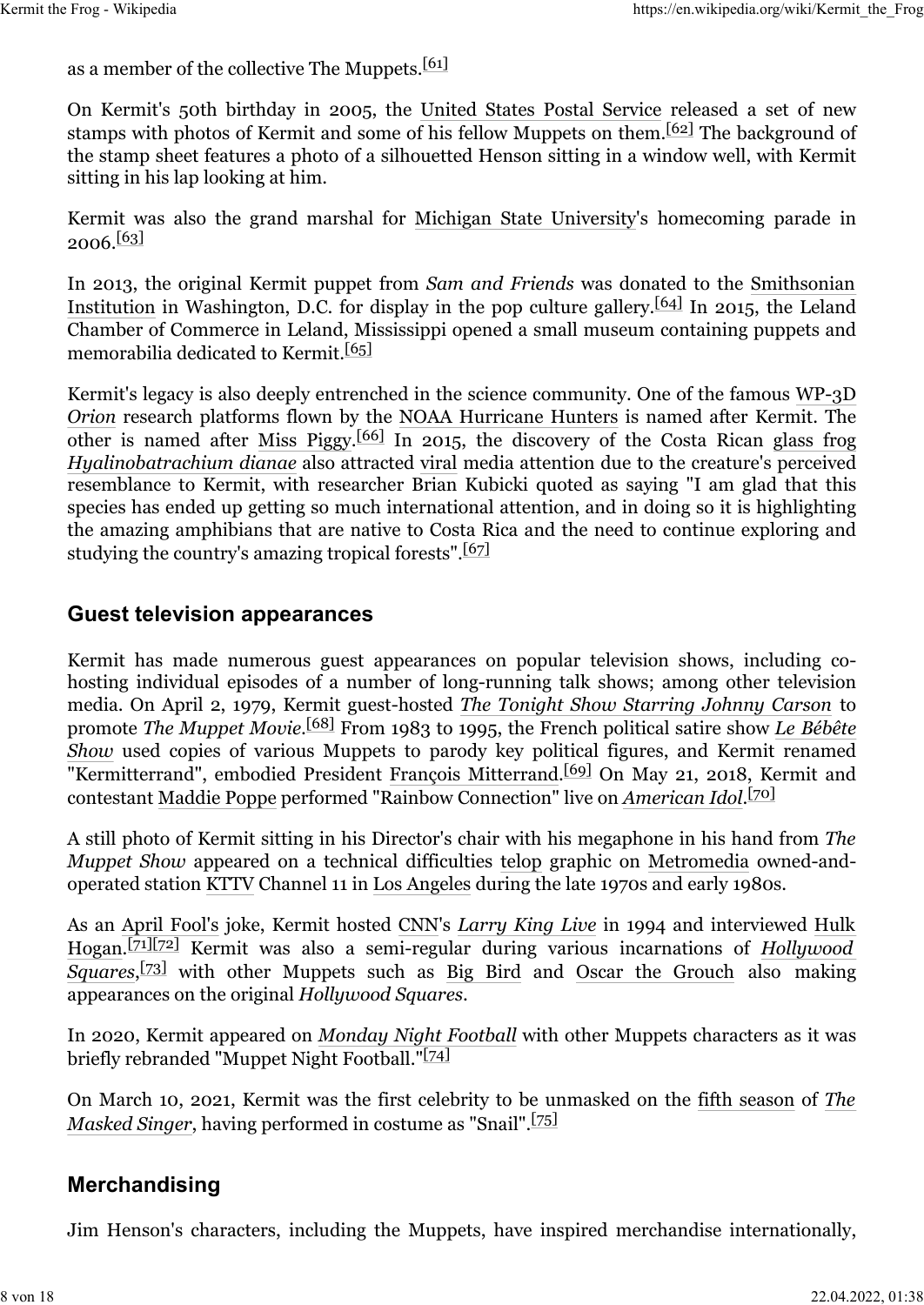with Chris Bensch, chief curator of [Rochester, New York](https://en.wikipedia.org/wiki/Rochester,_New_York)'s [The Strong National Museum of Play,](https://en.wikipedia.org/wiki/The_Strong_National_Museum_of_Play) reporting "There seems to have been a particular craze for Kermit the Frog in [Japan,](https://en.wikipedia.org/wiki/Japan)" likely due to the ["cuteness](https://en.wikipedia.org/wiki/Cuteness) appeal".[\[76\]](https://en.wikipedia.org/wiki/Kermit_the_Frog#cite_note-76) Baby Kermit [plush toys](https://en.wikipedia.org/wiki/Plush_toys) became popular in the 1980s after the success of *Muppet Babies*.<sup>[77]</sup> In 1991, one year after Jim Henson died, merchandise featuring Kermit and other Muppet characters was being sold at Disney theme parks, causing [Henson](https://en.wikipedia.org/wiki/The_Jim_Henson_Company) [Associates](https://en.wikipedia.org/wiki/The_Jim_Henson_Company) to file a lawsuit against Disney for [copyright infringement.](https://en.wikipedia.org/wiki/Copyright_infringement) Henson alleged that the "counterfeit merchandise" falsely indicated that the characters belonged to Disney, although the latter company had the right to exercise use of the characters due to an earlier [licensing](https://en.wikipedia.org/wiki/Licensing) agreement.<sup>[\[49\]](https://en.wikipedia.org/wiki/Kermit_the_Frog#cite_note-DisneyLicense-49)</sup> The Henson Associates highlighted a [T-shirt](https://en.wikipedia.org/wiki/T-shirt) displaying Kermit, the Disney brand, and a [copyright symbol.](https://en.wikipedia.org/wiki/Copyright_symbol) Disney representative Erwin Okun said the lawsuit was "outrageous" and "an unfortunate break with the legacy of a fine relationship with Disney that Jim Henson left behind".<sup>[\[78\]](https://en.wikipedia.org/wiki/Kermit_the_Frog#cite_note-78)</sup> Disney later acquired the Muppets, and thusly, clothes, toys and souvenirs depicting Kermit and the Muppets continued to be sold at Disney theme parks and stores.[\[79\]](https://en.wikipedia.org/wiki/Kermit_the_Frog#cite_note-79)

The Leland Chamber of Commerce's small Kermit-themed museum set out to preserve some of the dolls and merchandise.[\[65\]](https://en.wikipedia.org/wiki/Kermit_the_Frog#cite_note-Grundhauser-65) In 2016, *[The New Zealand Herald](https://en.wikipedia.org/wiki/The_New_Zealand_Herald)* reported a hat featuring Kermit sipping [Lipton](https://en.wikipedia.org/wiki/Lipton) tea, associated with the "But That's None of My Business" [Internet](https://en.wikipedia.org/wiki/Internet_meme) [meme,](https://en.wikipedia.org/wiki/Internet_meme) became a popular seller<sup>[\[80\]](https://en.wikipedia.org/wiki/Kermit_the_Frog#cite_note-80)</sup> after basketball player [LeBron James](https://en.wikipedia.org/wiki/LeBron_James) drew attention for wearing one. $[81]$ 

#### **Kermit in Internet culture**

In March 2007, *Sad Kermit*, an unofficial parody, was uploaded to the website [YouTube,](https://en.wikipedia.org/wiki/YouTube) showing a store-bought Kermit puppet performing a version of the [Nine Inch Nails](https://en.wikipedia.org/wiki/Nine_Inch_Nails) song ["Hurt"](https://en.wikipedia.org/wiki/Hurt_(Nine_Inch_Nails_song)) in a style similar to [Johnny Cash'](https://en.wikipedia.org/wiki/Johnny_Cash)s famous cover version. In contrast to the real Kermit character's usual family-friendly antics, the video shows the puppet engaging in [drug abuse,](https://en.wikipedia.org/wiki/Drug_abuse) smoking, [alcoholism,](https://en.wikipedia.org/wiki/Alcoholism) performing [oral sex](https://en.wikipedia.org/wiki/Oral_sex) on [Rowlf the Dog,](https://en.wikipedia.org/wiki/Rowlf_the_Dog) smashing a picture of Miss Piggy (with a breast exposed) and [attempting suicide.](https://en.wikipedia.org/wiki/Suicide_attempt) The video became an [Internet meme.](https://en.wikipedia.org/wiki/Internet_meme) The *[Victoria Times Colonist](https://en.wikipedia.org/wiki/Victoria_Times_Colonist)* called it an "online sensation".[\[82\]](https://en.wikipedia.org/wiki/Kermit_the_Frog#cite_note-82) The *[Chicago Sun-Times](https://en.wikipedia.org/wiki/Chicago_Sun-Times)* said it "puts the high in 'Hi-ho!'"[\[83\]](https://en.wikipedia.org/wiki/Kermit_the_Frog#cite_note-83) The *[London Free Press](https://en.wikipedia.org/wiki/London_Free_Press)* said "Sad Kermit is in a world of pain".[\[84\]](https://en.wikipedia.org/wiki/Kermit_the_Frog#cite_note-84) The *[Houston Press](https://en.wikipedia.org/wiki/Houston_Press)* described it as the "world's most revolting web phenomenon".<sup>[\[85\]](https://en.wikipedia.org/wiki/Kermit_the_Frog#cite_note-85)</sup> [SF Weekly](https://en.wikipedia.org/wiki/SF_Weekly) described the unauthorized video as "ironic slandering".<sup>[\[86\]](https://en.wikipedia.org/wiki/Kermit_the_Frog#cite_note-86)</sup> Clips have been featured on the Canadian television series *[The Hour](https://en.wikipedia.org/wiki/George_Stroumboulopoulos_Tonight)*, where host [George Stroumboulopoulos](https://en.wikipedia.org/wiki/George_Stroumboulopoulos) speculated that the Kermit version of "Hurt" was inspired by the Cash version rather than that of Nine Inch Nails<sup>[\[87\]](https://en.wikipedia.org/wiki/Kermit_the_Frog#cite_note-87)</sup>

Kermit has also appeared in a popular meme in which he is shown sipping tea, "one used when you sassily point something out, and then slyly back away, claiming that it's not [your] business".<sup>[\[88\]](https://en.wikipedia.org/wiki/Kermit_the_Frog#cite_note-Browne-88)</sup> The photo is taken from "Be More Kermit," a [Lipton](https://en.wikipedia.org/wiki/Lipton) advertisement that aired in 2014, and was adapted into the "But That's None of My Business" meme by African American comedians on the [Tumblr](https://en.wikipedia.org/wiki/Tumblr) blog Kermit the Snitch, making appearances on [Twitter,](https://en.wikipedia.org/wiki/Twitter) [Instagram](https://en.wikipedia.org/wiki/Instagram)[\[89\]](https://en.wikipedia.org/wiki/Kermit_the_Frog#cite_note-Fusion-89) and [Facebook.](https://en.wikipedia.org/wiki/Facebook)[\[90\]](https://en.wikipedia.org/wiki/Kermit_the_Frog#cite_note-Bustle-90) Charles Pulliam-Moore of the TV station *[Fusion](https://en.wikipedia.org/wiki/Fusion_(TV_channel))* praised "But That's None of My Business" as "a symbol for the comedic brilliance born out of black communities on the internet,"[\[89\]](https://en.wikipedia.org/wiki/Kermit_the_Frog#cite_note-Fusion-89) but Stephanie Hayes of *[Bustle](https://en.wikipedia.org/wiki/Bustle_(magazine))* magazine criticized the memes as racist and obscene.<sup>[\[90\]](https://en.wikipedia.org/wiki/Kermit_the_Frog#cite_note-Bustle-90)</sup>

In 2016, a *[Good Morning America](https://en.wikipedia.org/wiki/Good_Morning_America)* post on Twitter referred to the "But That's None of My Business" meme as "Tea Lizard", becoming the subject of viral online derision. *[New York](https://en.wikipedia.org/wiki/New_York_(magazine))* magazine replied that, "Kermit is a frog. A frog is an amphibian. A lizard is a reptile. It's just so insulting. Beyond a frog and a lizard both being clearly [ectothermic,](https://en.wikipedia.org/wiki/Ectotherm) they couldn't be any more different. Not all green things are the same, you ignorant bastards".[\[88\]](https://en.wikipedia.org/wiki/Kermit_the_Frog#cite_note-Browne-88) *[Popular Science](https://en.wikipedia.org/wiki/Popular_Science)* also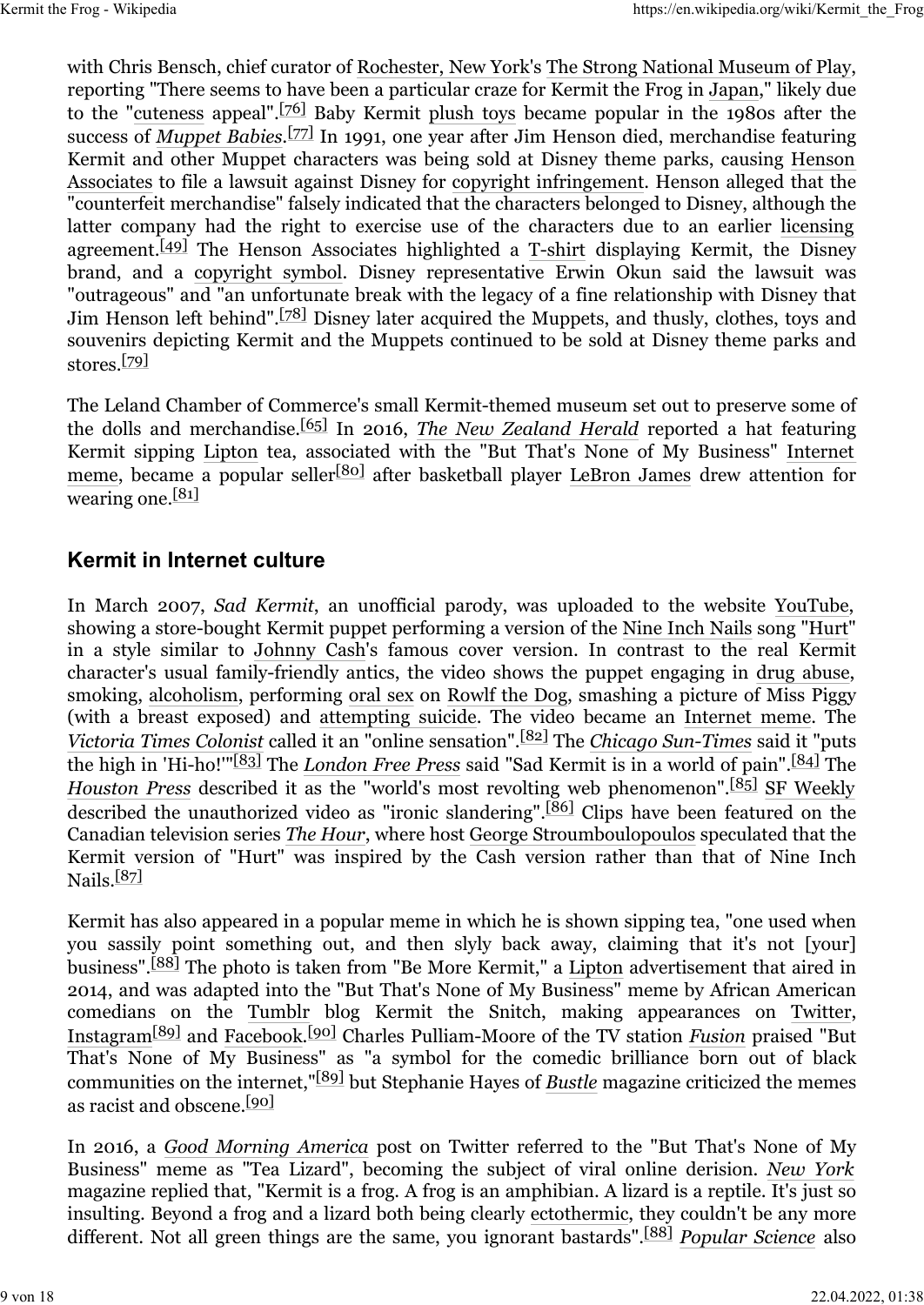addressed the misnomer, writing "Frogs, which are amphibians, have quite a few significant differences from reptiles in how they breathe, their life cycles, whether they have scales or not... there's a lot to absorb here".  $[91]$ 

In November 2016, a new meme surfaced of Kermit talking to a hooded version of himself which represents the self and its dark inner thoughts. It involves captioning of a [screenshot](https://en.wikipedia.org/wiki/Screenshot) taken from the *Muppets Most Wanted* movie of Kermit and [Constantine](https://en.wikipedia.org/wiki/Constantine_(Muppet)) looking at each other.<sup>[92]</sup> In the meme, Constantine is supposed to represent a Sith Lord from Star Wars.<sup>[\[93\]](https://en.wikipedia.org/wiki/Kermit_the_Frog#cite_note-93)</sup>

## **References**

- 1. Shemin, Craig (2014). *Disney's The Muppets Character Encyclopedia*. New York: [DK](https://en.wikipedia.org/wiki/DK_Publishing) [Publishing.](https://en.wikipedia.org/wiki/DK_Publishing) p. 98. [ISBN](https://en.wikipedia.org/wiki/ISBN_(identifier)) [9781465417480.](https://en.wikipedia.org/wiki/Special:BookSources/9781465417480)
- 2. Parker, Ryan (July 10, 2017). ["Longtime Kermit the Frog Voice Actor Replaced After 27](https://hollywoodreporter.com/live-feed/longtime-kermit-frog-voice-actor-replaced-27-years-1019780) [Years" \(https://hollywoodreporter.com/live-feed/longtime-kermit-frog-voice-actor-replaced-27](https://hollywoodreporter.com/live-feed/longtime-kermit-frog-voice-actor-replaced-27-years-1019780) [-years-1019780\).](https://hollywoodreporter.com/live-feed/longtime-kermit-frog-voice-actor-replaced-27-years-1019780) *The Hollywood Reporter*. [Archived \(https://web.archive.org/web/20170712](https://web.archive.org/web/20170712063608/http://www.hollywoodreporter.com/live-feed/longtime-kermit-frog-voice-actor-replaced-27-years-1019780) [063608/http://www.hollywoodreporter.com/live-feed/longtime-kermit-frog-voice-actor-replace](https://web.archive.org/web/20170712063608/http://www.hollywoodreporter.com/live-feed/longtime-kermit-frog-voice-actor-replaced-27-years-1019780) [d-27-years-1019780\)](https://web.archive.org/web/20170712063608/http://www.hollywoodreporter.com/live-feed/longtime-kermit-frog-voice-actor-replaced-27-years-1019780) from the original on July 12, 2017. Retrieved July 10, 2017.
- 3. Schuessler, Jennifer (March 24, 2021). ["Janet Jackson and Kermit the Frog Added to](https://ghostarchive.org/archive/20211228/https://www.nytimes.com/2021/03/24/arts/music/national-recording-registry-janet-jackson.html) [National Recording Registry" \(https://ghostarchive.org/archive/20211228/https://www.nytime](https://ghostarchive.org/archive/20211228/https://www.nytimes.com/2021/03/24/arts/music/national-recording-registry-janet-jackson.html) [s.com/2021/03/24/arts/music/national-recording-registry-janet-jackson.html\).](https://ghostarchive.org/archive/20211228/https://www.nytimes.com/2021/03/24/arts/music/national-recording-registry-janet-jackson.html) *The New York Times*. [ISSN](https://en.wikipedia.org/wiki/ISSN_(identifier)) [0362-4331 \(https://www.worldcat.org/issn/0362-4331\).](https://www.worldcat.org/issn/0362-4331) Archived from [the](https://www.nytimes.com/2021/03/24/arts/music/national-recording-registry-janet-jackson.html) [original \(https://www.nytimes.com/2021/03/24/arts/music/national-recording-registry-janet-ja](https://www.nytimes.com/2021/03/24/arts/music/national-recording-registry-janet-jackson.html) [ckson.html\)](https://www.nytimes.com/2021/03/24/arts/music/national-recording-registry-janet-jackson.html) on December 28, 2021. Retrieved March 24, 2021.
- 4. Siemaszko, Corky (May 9, 2012). ["Kermit the Frog first debuted as minor TV puppet in](http://www.nydailynews.com/entertainment/tv-movies/kermit-frog-grew-minor-character-iconic-muppet-57-years-article-1.1075021) [1955" \(http://www.nydailynews.com/entertainment/tv-movies/kermit-frog-grew-minor-charact](http://www.nydailynews.com/entertainment/tv-movies/kermit-frog-grew-minor-character-iconic-muppet-57-years-article-1.1075021) [er-iconic-muppet-57-years-article-1.1075021\).](http://www.nydailynews.com/entertainment/tv-movies/kermit-frog-grew-minor-character-iconic-muppet-57-years-article-1.1075021) *New York Daily News*. [Archived \(https://web.](https://web.archive.org/web/20160617200405/http://www.nydailynews.com/entertainment/tv-movies/kermit-frog-grew-minor-character-iconic-muppet-57-years-article-1.1075021) [archive.org/web/20160617200405/http://www.nydailynews.com/entertainment/tv-movies/ker](https://web.archive.org/web/20160617200405/http://www.nydailynews.com/entertainment/tv-movies/kermit-frog-grew-minor-character-iconic-muppet-57-years-article-1.1075021) [mit-frog-grew-minor-character-iconic-muppet-57-years-article-1.1075021\)](https://web.archive.org/web/20160617200405/http://www.nydailynews.com/entertainment/tv-movies/kermit-frog-grew-minor-character-iconic-muppet-57-years-article-1.1075021) from the original on June 17, 2016. Retrieved July 17, 2016.
- 5. Zongker, Brett (August 25, 2010). ["Original Kermit the Frog donated to Smithsonian" \(http://](http://usatoday30.usatoday.com/life/television/news/2010-08-25-kermit-smithsonian_N.htm?csp=34) [usatoday30.usatoday.com/life/television/news/2010-08-25-kermit-smithsonian\\_N.htm?csp=3](http://usatoday30.usatoday.com/life/television/news/2010-08-25-kermit-smithsonian_N.htm?csp=34) [4\).](http://usatoday30.usatoday.com/life/television/news/2010-08-25-kermit-smithsonian_N.htm?csp=34) *USA Today*. [Archived \(https://web.archive.org/web/20140313211619/http://usatoday30.u](https://web.archive.org/web/20140313211619/http://usatoday30.usatoday.com/life/television/news/2010-08-25-kermit-smithsonian_N.htm?csp=34) satoday.com/life/television/news/2010-08-25-kermit-smithsonian N.htm?csp=34) from the original on March 13, 2014. Retrieved March 11, 2014.
- 6. Fanning, Jim (June 5, 2013). ["Kermit's Shocking Transformation!" \(https://d23.com/kermits-s](https://d23.com/kermits-shocking-transformation/) [hocking-transformation/\).](https://d23.com/kermits-shocking-transformation/) *D23*. Disney.
- 7. Feldmar, Jamie. ["Muppets Scandal: Kermit Was Once...A Lizard!" \(https://web.archive.org/w](https://web.archive.org/web/20160126051756/http://gothamist.com/2011/04/19/kermit_the_lizard.php) [eb/20160126051756/http://gothamist.com/2011/04/19/kermit\\_the\\_lizard.php\).](https://web.archive.org/web/20160126051756/http://gothamist.com/2011/04/19/kermit_the_lizard.php) *Gothamist*. Gothamist, LLC. Archived from [the original \(http://gothamist.com/2011/04/19/kermit\\_the\\_liza](http://gothamist.com/2011/04/19/kermit_the_lizard.php) [rd.php\)](http://gothamist.com/2011/04/19/kermit_the_lizard.php) on January 26, 2016. Retrieved September 10, 2015.
- 8. ["Jim Henson, Frank Oz, and Michael Frith talk about the Muppets" \(https://www.youtube.co](https://www.youtube.com/watch?v=u4xnBca2_Nc) [m/watch?v=u4xnBca2\\_Nc\).](https://www.youtube.com/watch?v=u4xnBca2_Nc) YouTube. March 1, 1990. [Archived \(https://ghostarchive.org/var](https://ghostarchive.org/varchive/youtube/20211211/u4xnBca2_Nc) [chive/youtube/20211211/u4xnBca2\\_Nc\)](https://ghostarchive.org/varchive/youtube/20211211/u4xnBca2_Nc) from the original on December 11, 2021. Retrieved August 4, 2020.
- 9. Ferguson, Terri (June 14, 2008). ["Man for whom frog was named dies" \(https://web.archive.](https://web.archive.org/web/20120703084438/http://www.ddtonline.com/articles/2008/06/15/news/news4.txt) [org/web/20120703084438/http://www.ddtonline.com/articles/2008/06/15/news/news4.txt\).](https://web.archive.org/web/20120703084438/http://www.ddtonline.com/articles/2008/06/15/news/news4.txt) *Delta Democrat Times*. Archived from [the original \(http://www.ddtonline.com/articles/2008/0](http://www.ddtonline.com/articles/2008/06/15/news/news4.txt) [6/15/news/news4.txt\)](http://www.ddtonline.com/articles/2008/06/15/news/news4.txt) on July 3, 2012. Retrieved June 15, 2008.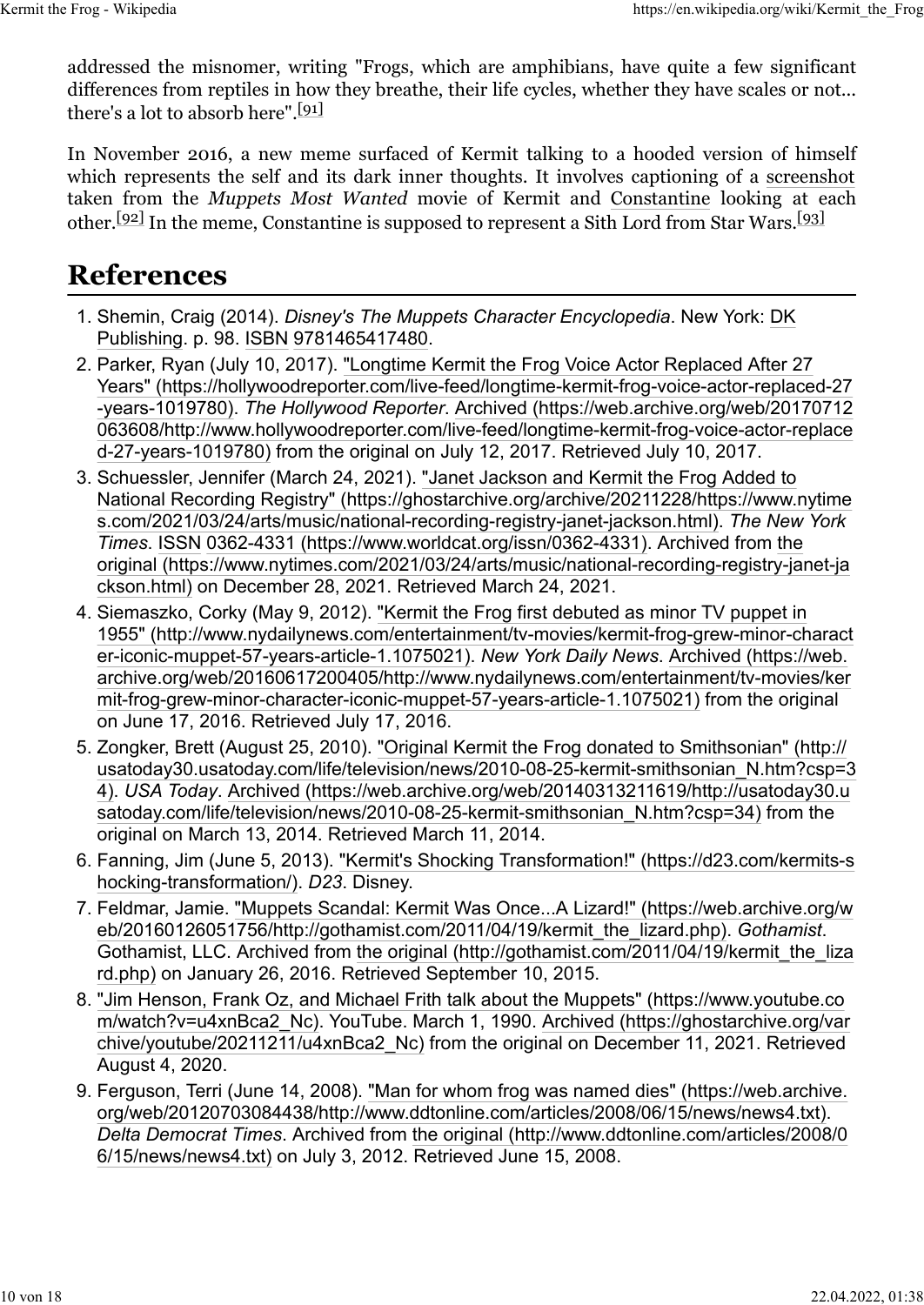- 10. Hanrahan, Kathy (July 16, 2007). ["It's easy being green in Leland, Miss." \(https://www.usato](https://www.usatoday.com/travel/destinations/2007-07-16-kermit_N.htm) [day.com/travel/destinations/2007-07-16-kermit\\_N.htm\)](https://www.usatoday.com/travel/destinations/2007-07-16-kermit_N.htm) *USA Today*. [Archived \(https://web.ar](https://web.archive.org/web/20080504055347/http://www.usatoday.com/travel/destinations/2007-07-16-kermit_N.htm) [chive.org/web/20080504055347/http://www.usatoday.com/travel/destinations/2007-07-16-ke](https://web.archive.org/web/20080504055347/http://www.usatoday.com/travel/destinations/2007-07-16-kermit_N.htm) rmit N.htm) from the original on May 4, 2008. Retrieved June 15, 2008.
- 11. Falk, Karen. ["Ask Henson #73" \(https://web.archive.org/web/20001003125242/http://www.h](https://web.archive.org/web/20001003125242/http://www.henson.com/ask/ask_archives_body.html) [enson.com/ask/ask\\_archives\\_body.html\).](https://web.archive.org/web/20001003125242/http://www.henson.com/ask/ask_archives_body.html) The Jim Henson Company. Archived from [the](http://www.henson.com/ask/ask_archives_body.html) [original \(http://www.henson.com/ask/ask\\_archives\\_body.html\)](http://www.henson.com/ask/ask_archives_body.html) on October 3, 2000.
- 12. Zeller, Karen. ["Kermit Kalman Cohen, 71, gave Muppet frog his name" \(http://articles.baltim](http://articles.baltimoresun.com/1994-09-26/news/1994269068_1_kermit-the-frog-green-frog-wbal) [oresun.com/1994-09-26/news/1994269068\\_1\\_kermit-the-frog-green-frog-wbal\).](http://articles.baltimoresun.com/1994-09-26/news/1994269068_1_kermit-the-frog-green-frog-wbal) *[The](https://en.wikipedia.org/wiki/The_Baltimore_Sun) [Baltimore Sun](https://en.wikipedia.org/wiki/The_Baltimore_Sun)*. [Archived \(https://web.archive.org/web/20121129062917/http://articles.baltim](https://web.archive.org/web/20121129062917/http://articles.baltimoresun.com/1994-09-26/news/1994269068_1_kermit-the-frog-green-frog-wbal) [oresun.com/1994-09-26/news/1994269068\\_1\\_kermit-the-frog-green-frog-wbal\)](https://web.archive.org/web/20121129062917/http://articles.baltimoresun.com/1994-09-26/news/1994269068_1_kermit-the-frog-green-frog-wbal) from the original on November 29, 2012.
- 13. ["Big Bird costume creator Kermit Love dies at 91" \(https://www.usatoday.com/life/television/](https://www.usatoday.com/life/television/2008-06-25-478449965_x.htm) [2008-06-25-478449965\\_x.htm\).](https://www.usatoday.com/life/television/2008-06-25-478449965_x.htm) *USA Today*. June 25, 2008. [Archived \(https://web.archive.o](https://web.archive.org/web/20081201073805/http://www.usatoday.com/life/television/2008-06-25-478449965_x.htm) [rg/web/20081201073805/http://www.usatoday.com/life/television/2008-06-25-478449965\\_x.](https://web.archive.org/web/20081201073805/http://www.usatoday.com/life/television/2008-06-25-478449965_x.htm) [htm\)](https://web.archive.org/web/20081201073805/http://www.usatoday.com/life/television/2008-06-25-478449965_x.htm) from the original on December 1, 2008.
- 14. ["Kermit The Frog Offers His Sincere Apologies to Latin America, But..." \(https://www.bleedin](https://www.bleedingcool.com/2011/10/28/kermit-the-frog-offers-his-sincere-apologies-to-latin-america-but/) [gcool.com/2011/10/28/kermit-the-frog-offers-his-sincere-apologies-to-latin-america-but/\)](https://www.bleedingcool.com/2011/10/28/kermit-the-frog-offers-his-sincere-apologies-to-latin-america-but/) *[Bleeding Cool](https://en.wikipedia.org/wiki/Bleeding_Cool)*. October 28, 2011. [Archived \(https://web.archive.org/web/20150423113912/ht](https://web.archive.org/web/20150423113912/http://www.bleedingcool.com/2011/10/28/kermit-the-frog-offers-his-sincere-apologies-to-latin-america-but/) [tp://www.bleedingcool.com/2011/10/28/kermit-the-frog-offers-his-sincere-apologies-to-latin-a](https://web.archive.org/web/20150423113912/http://www.bleedingcool.com/2011/10/28/kermit-the-frog-offers-his-sincere-apologies-to-latin-america-but/) [merica-but/\)](https://web.archive.org/web/20150423113912/http://www.bleedingcool.com/2011/10/28/kermit-the-frog-offers-his-sincere-apologies-to-latin-america-but/) from the original on April 23, 2015. Retrieved July 15, 2017.
- 15. ["Hivatalosan is sztárok lettek a bábfigurák" \(https://web.archive.org/web/20170716170656/h](https://web.archive.org/web/20170716170656/https://mno.hu/grund/muppets-babfigurak-a-hiressegek-setanyan-1061892) [ttps://mno.hu/grund/muppets-babfigurak-a-hiressegek-setanyan-1061892\).](https://web.archive.org/web/20170716170656/https://mno.hu/grund/muppets-babfigurak-a-hiressegek-setanyan-1061892) *[Magyar Nemzet](https://en.wikipedia.org/wiki/Magyar_Nemzet)*. March 21, 2012. Archived from [the original \(https://mno.hu/grund/muppets-babfigurak-a-hire](https://mno.hu/grund/muppets-babfigurak-a-hiressegek-setanyan-1061892) [ssegek-setanyan-1061892\)](https://mno.hu/grund/muppets-babfigurak-a-hiressegek-setanyan-1061892) on July 16, 2017. Retrieved July 15, 2017.
- 16. Flanigan, Sarah (March 21, 2014). ["ET Top 5: 5 Fun Facts About Kermit the Frog" \(http://ww](http://www.etonline.com/movies/144662_ET_Top_5_5_Fun_Facts_About_Kermit_the_Frog/) [w.etonline.com/movies/144662\\_ET\\_Top\\_5\\_5\\_Fun\\_Facts\\_About\\_Kermit\\_the\\_Frog/\).](http://www.etonline.com/movies/144662_ET_Top_5_5_Fun_Facts_About_Kermit_the_Frog/) Entertainment Tonight. [Archived \(https://web.archive.org/web/20160807115740/http://www.e](https://web.archive.org/web/20160807115740/http://www.etonline.com/movies/144662_ET_Top_5_5_Fun_Facts_About_Kermit_the_Frog/) tonline.com/movies/144662 ET Top 5 5 Fun Facts About Kermit the Frog/) from the original on August 7, 2016. Retrieved July 17, 2016.
- 17. Bradley, Laura (July 19, 2017). ["The Battle Between Jim Henson's Kids and Ex-Kermit](https://www.vanityfair.com/hollywood/2017/07/kermit-steve-whitmire-fired-cheryl-henson-brian-henson) [Steve Whitmire Gets Uglier" \(https://www.vanityfair.com/hollywood/2017/07/kermit-steve-whi](https://www.vanityfair.com/hollywood/2017/07/kermit-steve-whitmire-fired-cheryl-henson-brian-henson) [tmire-fired-cheryl-henson-brian-henson\).](https://www.vanityfair.com/hollywood/2017/07/kermit-steve-whitmire-fired-cheryl-henson-brian-henson) *Vanity Fair*. Retrieved July 19, 2017.
- 18. Heffley, Lynne; Collins, Scott (February 4, 2006). ["Hollywood Star Walk: Kermit the Frog" \(ht](http://projects.latimes.com/hollywood/star-walk/kermit-the-frog/) [tp://projects.latimes.com/hollywood/star-walk/kermit-the-frog/\).](http://projects.latimes.com/hollywood/star-walk/kermit-the-frog/) *Los Angeles Times*. Retrieved August 4, 2020.
- 19. Irwin, Jon (September 2015). ["On the Other Hand" \(https://longreads.com/2015/09/10/on-th](https://longreads.com/2015/09/10/on-the-other-hand/) [e-other-hand/\).](https://longreads.com/2015/09/10/on-the-other-hand/) *longreads.com*. [Automattic.](https://en.wikipedia.org/wiki/Automattic) Retrieved August 4, 2020.
- 20. Schindehette, Susan (June 18, 1990). ["Legacy of a Gentle Genius" \(https://people.com/arch](https://people.com/archive/cover-story-legacy-of-a-gentle-genius-vol-33-no-24/) [ive/cover-story-legacy-of-a-gentle-genius-vol-33-no-24/\).](https://people.com/archive/cover-story-legacy-of-a-gentle-genius-vol-33-no-24/) *People*. [Archived \(https://web.archi](https://web.archive.org/web/20120308045306/http://www.people.com/people/archive/article/0%2C%2C20117981%2C00.html) [ve.org/web/20120308045306/http://www.people.com/people/archive/article/0%2C%2C2011](https://web.archive.org/web/20120308045306/http://www.people.com/people/archive/article/0%2C%2C20117981%2C00.html) [7981%2C00.html\)](https://web.archive.org/web/20120308045306/http://www.people.com/people/archive/article/0%2C%2C20117981%2C00.html) from the original on March 8, 2012. Retrieved July 17, 2016.
- 21. Cosores, Philip (September 10, 2015). ["Read This: What's it like to take Jim Henson's](https://www.avclub.com/article/read-whats-it-take-jim-hensons-place-225152) [place?" \(https://www.avclub.com/article/read-whats-it-take-jim-hensons-place-225152\).](https://www.avclub.com/article/read-whats-it-take-jim-hensons-place-225152) *The AV Club*. [Archived \(https://web.archive.org/web/20161030004302/https://www.avclub.com/ar](https://web.archive.org/web/20161030004302/https://www.avclub.com/article/read-whats-it-take-jim-hensons-place-225152) [ticle/read-whats-it-take-jim-hensons-place-225152\)](https://web.archive.org/web/20161030004302/https://www.avclub.com/article/read-whats-it-take-jim-hensons-place-225152) from the original on October 30, 2016. Retrieved July 17, 2016.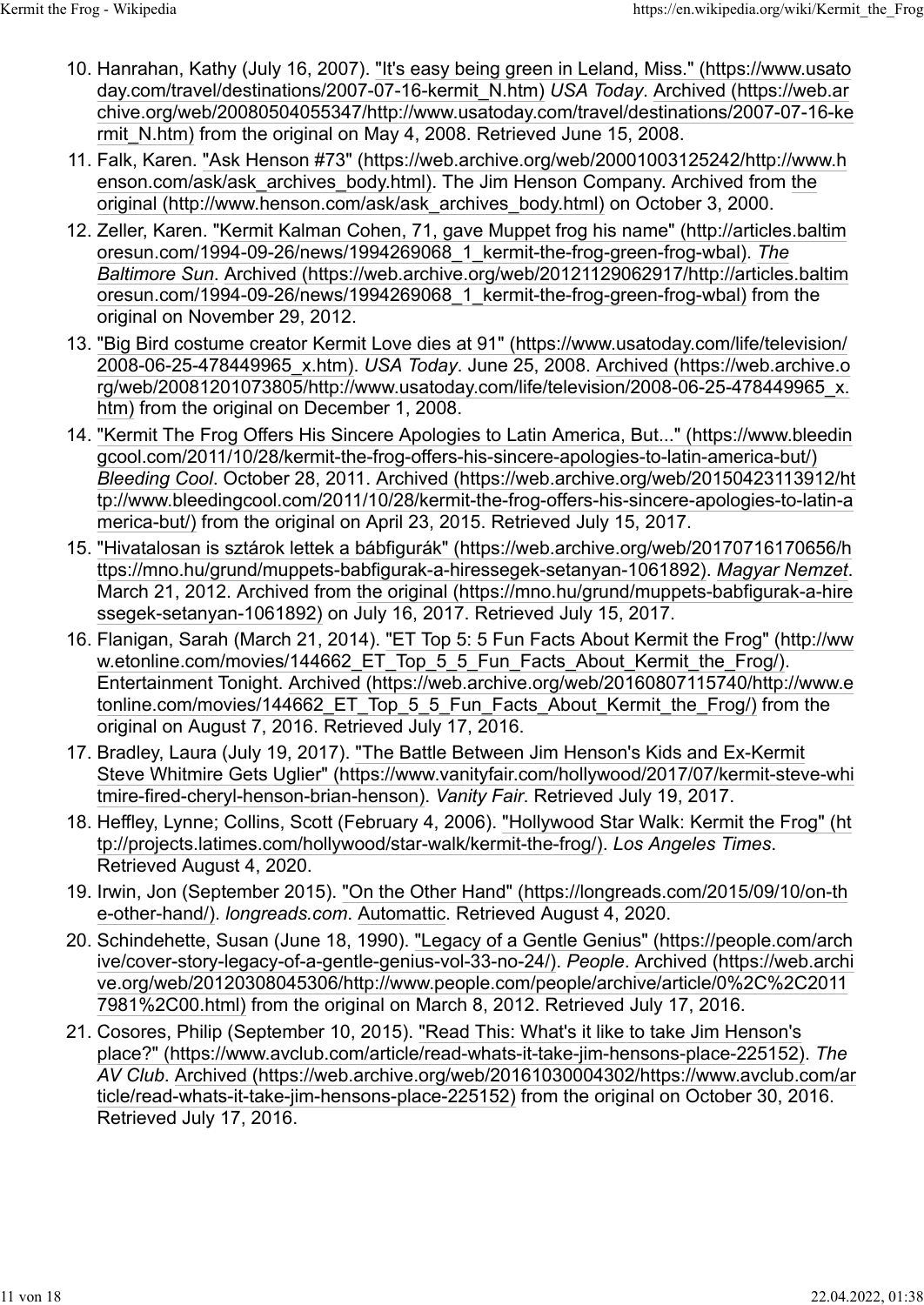- 22. Welsh, Daniel (July 19, 2017). ["Jim Henson's Daughter Backs Decision To Axe Kermit The](http://www.huffingtonpost.co.uk/entry/kermit-the-frog-steve-whitmire-fired_uk_596f4d58e4b0000eb19749f7) [Frog Performer Steve Whitmire" \(http://www.huffingtonpost.co.uk/entry/kermit-the-frog-steve](http://www.huffingtonpost.co.uk/entry/kermit-the-frog-steve-whitmire-fired_uk_596f4d58e4b0000eb19749f7) [-whitmire-fired\\_uk\\_596f4d58e4b0000eb19749f7\).](http://www.huffingtonpost.co.uk/entry/kermit-the-frog-steve-whitmire-fired_uk_596f4d58e4b0000eb19749f7) *[The Huffington Post](https://en.wikipedia.org/wiki/The_Huffington_Post)*. [Archived \(https://we](https://web.archive.org/web/20170720071539/http://www.huffingtonpost.co.uk/entry/kermit-the-frog-steve-whitmire-fired_uk_596f4d58e4b0000eb19749f7) [b.archive.org/web/20170720071539/http://www.huffingtonpost.co.uk/entry/kermit-the-frog-st](https://web.archive.org/web/20170720071539/http://www.huffingtonpost.co.uk/entry/kermit-the-frog-steve-whitmire-fired_uk_596f4d58e4b0000eb19749f7) [eve-whitmire-fired\\_uk\\_596f4d58e4b0000eb19749f7\)](https://web.archive.org/web/20170720071539/http://www.huffingtonpost.co.uk/entry/kermit-the-frog-steve-whitmire-fired_uk_596f4d58e4b0000eb19749f7) from the original on July 20, 2017. Retrieved July 20, 2017.
- 23. Messer, Lesley (July 10, 2017). ["Kermit the Frog voice actor has been replaced" \(https://abc](https://abcnews.go.com/Entertainment/kermit-frog-voice-actor-replaced/story?id=48556859) [news.go.com/Entertainment/kermit-frog-voice-actor-replaced/story?id=48556859\).](https://abcnews.go.com/Entertainment/kermit-frog-voice-actor-replaced/story?id=48556859) abcnews. Retrieved September 11, 2020.
- 24. Sepinwall, Alan (July 28, 2020). ["](https://www.rollingstone.com/tv/tv-reviews/muppets-now-disney-plus-1034408/) ['Muppets Now': Together Again, With a Touch of Amnesia"](https://www.rollingstone.com/tv/tv-reviews/muppets-now-disney-plus-1034408/) [\(https://www.rollingstone.com/tv/tv-reviews/muppets-now-disney-plus-1034408/\).](https://www.rollingstone.com/tv/tv-reviews/muppets-now-disney-plus-1034408/) *Rolling Stone*. Retrieved August 4, 2020.
- 25. Parker, Ryan (July 17, 2017). ["Disney Says It Fired Kermit the Frog Actor Over](https://hollywoodreporter.com/news/disney-says-fired-kermit-frog-actor-unacceptable-business-conduct-1021701) ['Unacceptable Business Conduct'](https://hollywoodreporter.com/news/disney-says-fired-kermit-frog-actor-unacceptable-business-conduct-1021701) [" \(https://hollywoodreporter.com/news/disney-says-fired-k](https://hollywoodreporter.com/news/disney-says-fired-kermit-frog-actor-unacceptable-business-conduct-1021701) [ermit-frog-actor-unacceptable-business-conduct-1021701\).](https://hollywoodreporter.com/news/disney-says-fired-kermit-frog-actor-unacceptable-business-conduct-1021701) *The Hollywood Reporter*. [Archived \(https://web.archive.org/web/20170717195041/http://www.hollywoodreporter.com/n](https://web.archive.org/web/20170717195041/http://www.hollywoodreporter.com/news/disney-says-fired-kermit-frog-actor-unacceptable-business-conduct-1021701) [ews/disney-says-fired-kermit-frog-actor-unacceptable-business-conduct-1021701\)](https://web.archive.org/web/20170717195041/http://www.hollywoodreporter.com/news/disney-says-fired-kermit-frog-actor-unacceptable-business-conduct-1021701) from the original on July 17, 2017. Retrieved July 17, 2017.
- 26. Dab, Sopan; Haigney, Sophie (July 17, 2017). ["Kermit the Frog Performer and Disney Spar](https://www.nytimes.com/2017/07/17/arts/television/kermit-the-frog-disney-firing.html) [Over an Ugly 'Muppet' Firing" \(https://www.nytimes.com/2017/07/17/arts/television/kermit-th](https://www.nytimes.com/2017/07/17/arts/television/kermit-the-frog-disney-firing.html) [e-frog-disney-firing.html\).](https://www.nytimes.com/2017/07/17/arts/television/kermit-the-frog-disney-firing.html) *The New York Times*. [Archived \(https://web.archive.org/web/2017](https://web.archive.org/web/20170717230725/https://www.nytimes.com/2017/07/17/arts/television/kermit-the-frog-disney-firing.html) [0717230725/https://www.nytimes.com/2017/07/17/arts/television/kermit-the-frog-disney-firin](https://web.archive.org/web/20170717230725/https://www.nytimes.com/2017/07/17/arts/television/kermit-the-frog-disney-firing.html) [g.html\)](https://web.archive.org/web/20170717230725/https://www.nytimes.com/2017/07/17/arts/television/kermit-the-frog-disney-firing.html) from the original on July 17, 2017. Retrieved July 17, 2017.
- 27. Parker, Ryan (July 18, 2017). ["Jim Henson's Son Explains Why Kermit Actor Was](https://www.hollywoodreporter.com/news/jim-hensons-son-explains-why-kermit-actor-was-replaced-character-could-use-change-1022041) [Replaced" \(https://www.hollywoodreporter.com/news/jim-hensons-son-explains-why-kermit](https://www.hollywoodreporter.com/news/jim-hensons-son-explains-why-kermit-actor-was-replaced-character-could-use-change-1022041)[actor-was-replaced-character-could-use-change-1022041\).](https://www.hollywoodreporter.com/news/jim-hensons-son-explains-why-kermit-actor-was-replaced-character-could-use-change-1022041) *The Hollywood Reporter*. Retrieved August 4, 2020.
- 28. Ramos, Dino-Ray (July 18, 2017). ["Cheryl Henson Says Fired Kermit The Frog Actor Steve](https://deadline.com/2017/07/cheryl-henson-statement-steve-whitmire-fired-kermit-the-frog-muppets-studio-1202130984/) [Whitmire Was 'Self-Serving'](https://deadline.com/2017/07/cheryl-henson-statement-steve-whitmire-fired-kermit-the-frog-muppets-studio-1202130984/) [" \(https://deadline.com/2017/07/cheryl-henson-statement-steve](https://deadline.com/2017/07/cheryl-henson-statement-steve-whitmire-fired-kermit-the-frog-muppets-studio-1202130984/)[whitmire-fired-kermit-the-frog-muppets-studio-1202130984/\).](https://deadline.com/2017/07/cheryl-henson-statement-steve-whitmire-fired-kermit-the-frog-muppets-studio-1202130984/) *Deadline.com*. Retrieved August 4, 2020.
- 29. Parker, Ryan (July 13, 2017). ["Kermit the Frog Muppeteer Says Disney Fired Him" \(https://h](https://hollywoodreporter.com/live-feed/kermit-frog-muppeteer-says-he-was-fired-by-disney-1020466) [ollywoodreporter.com/live-feed/kermit-frog-muppeteer-says-he-was-fired-by-disney-102046](https://hollywoodreporter.com/live-feed/kermit-frog-muppeteer-says-he-was-fired-by-disney-1020466) [6\).](https://hollywoodreporter.com/live-feed/kermit-frog-muppeteer-says-he-was-fired-by-disney-1020466) *The Hollywood Reporter*. [Archived \(https://web.archive.org/web/20170713213313/http://](https://web.archive.org/web/20170713213313/http://www.hollywoodreporter.com/live-feed/kermit-frog-muppeteer-says-he-was-fired-by-disney-1020466) [www.hollywoodreporter.com/live-feed/kermit-frog-muppeteer-says-he-was-fired-by-disney-1](https://web.archive.org/web/20170713213313/http://www.hollywoodreporter.com/live-feed/kermit-frog-muppeteer-says-he-was-fired-by-disney-1020466) [020466\)](https://web.archive.org/web/20170713213313/http://www.hollywoodreporter.com/live-feed/kermit-frog-muppeteer-says-he-was-fired-by-disney-1020466) from the original on July 13, 2017. Retrieved July 13, 2017.
- 30. Bruner, Raisa. ["Former Kermit the Frog Puppeteer Speaks: "I Am Devastated"](http://time.com/4855481/kermit-actor-on-leaving-muppets/) [" \(http://time.](http://time.com/4855481/kermit-actor-on-leaving-muppets/) [com/4855481/kermit-actor-on-leaving-muppets/\).](http://time.com/4855481/kermit-actor-on-leaving-muppets/) *Time*. [Archived \(https://web.archive.org/we](https://web.archive.org/web/20170713002733/http://time.com/4855481/kermit-actor-on-leaving-muppets/) [b/20170713002733/http://time.com/4855481/kermit-actor-on-leaving-muppets/\)](https://web.archive.org/web/20170713002733/http://time.com/4855481/kermit-actor-on-leaving-muppets/) from the original on July 13, 2017.
- 31. Parker, Ryan (August 29, 2017). ["New Kermit the Frog Voice Debuts" \(https://www.hollywoo](https://www.hollywoodreporter.com/news/kermit-frog-new-character-voice-matt-vogel-debuts-1033644) [dreporter.com/news/kermit-frog-new-character-voice-matt-vogel-debuts-1033644\).](https://www.hollywoodreporter.com/news/kermit-frog-new-character-voice-matt-vogel-debuts-1033644) *The Hollywood Reporter*. Retrieved August 4, 2020.
- 32. Terrace, Vincent (November 6, 2008). *[Encyclopedia of Television Shows, 1925 through](https://books.google.com/books?id=YX_daEhlnbsC&q=kermit&pg=PR2) [2010, 2d ed](https://books.google.com/books?id=YX_daEhlnbsC&q=kermit&pg=PR2)* [\(https://books.google.com/books?id=YX\\_daEhlnbsC&q=kermit&pg=PR2\).](https://books.google.com/books?id=YX_daEhlnbsC&q=kermit&pg=PR2) McFarland. p. 534. [ISBN](https://en.wikipedia.org/wiki/ISBN_(identifier)) [9780786486410.](https://en.wikipedia.org/wiki/Special:BookSources/9780786486410)
- 33. Zahed, Ramin (March 16, 2018). ["Revisiting the Muppet Babies' Rainbow Connection" \(htt](http://www.animationmagazine.net/tv/revisiting-the-muppet-babies-rainbow-connection/) [p://www.animationmagazine.net/tv/revisiting-the-muppet-babies-rainbow-connection/\).](http://www.animationmagazine.net/tv/revisiting-the-muppet-babies-rainbow-connection/) animationmagazine. Retrieved May 18, 2018.
- 34. ["Ellen Meets Kermit!" \(https://www.youtube.com/watch?v=1\\_AUn5poOmA\).](https://www.youtube.com/watch?v=1_AUn5poOmA) *[YouTube](https://en.wikipedia.org/wiki/YouTube)*. [Archived \(https://web.archive.org/web/20161122090232/https://www.youtube.com/watch?v=](https://web.archive.org/web/20161122090232/https://www.youtube.com/watch?v=1_AUn5poOmA) [1\\_AUn5poOmA\)](https://web.archive.org/web/20161122090232/https://www.youtube.com/watch?v=1_AUn5poOmA) from the original on November 22, 2016.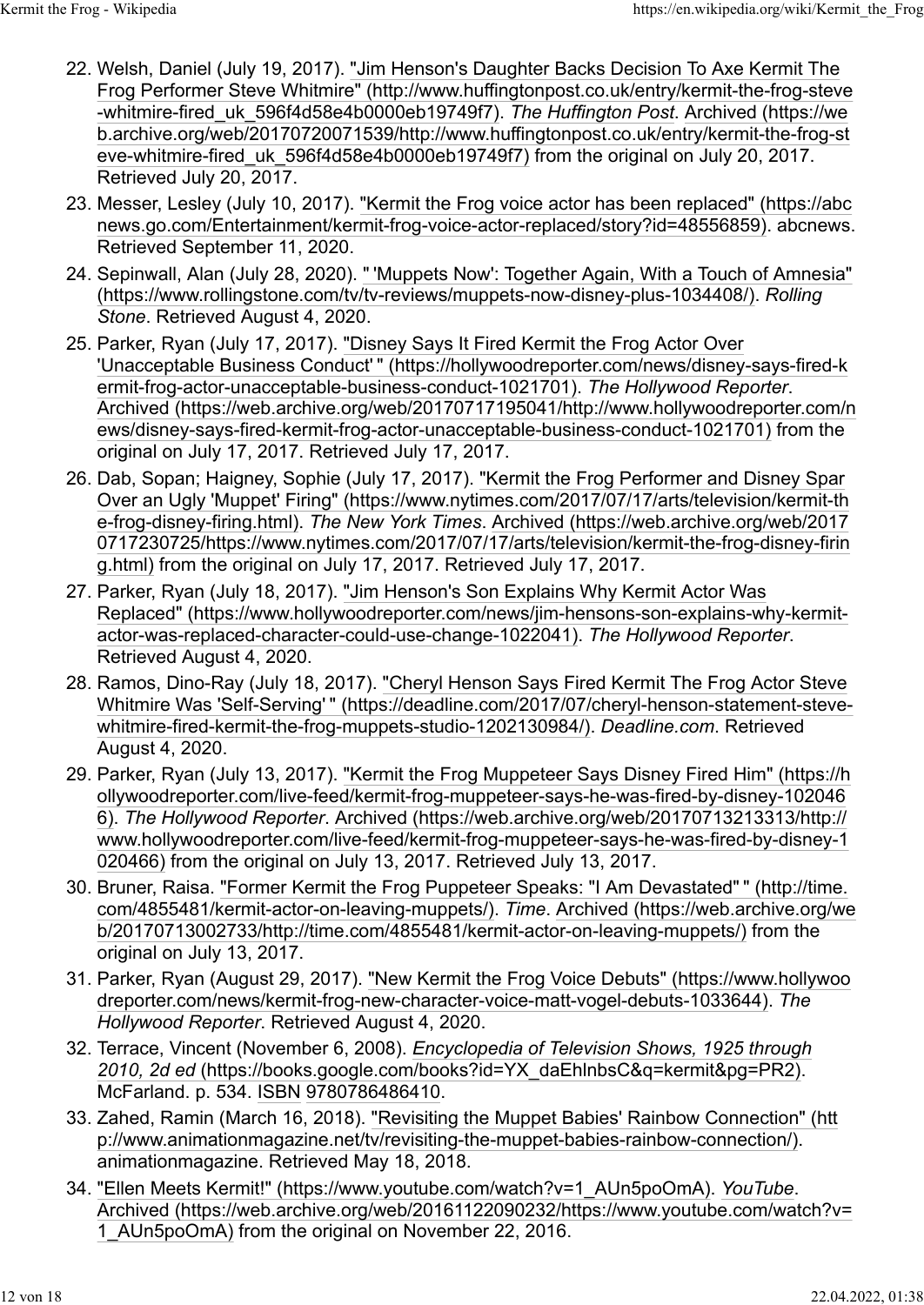- 35. Dale, Timothy; Foy, Joseph (2015). *Jim Henson and Philosophy: Imagination and the Magic of Mayhem*. Rowman & Littlefield. p. 240. [ISBN](https://en.wikipedia.org/wiki/ISBN_(identifier)) [978-1442246652.](https://en.wikipedia.org/wiki/Special:BookSources/978-1442246652)
- 36. Kermit the Frog (2006). *[Before You Leap: A Frog's-eye View of Life's Greatest Lessons](https://archive.org/details/beforeyouleapfro00jiml_0/page/214)* [\(http](https://archive.org/details/beforeyouleapfro00jiml_0/page/214) [s://archive.org/details/beforeyouleapfro00jiml\\_0/page/214\).](https://archive.org/details/beforeyouleapfro00jiml_0/page/214) Meredith Books. p. [214 \(https://a](https://archive.org/details/beforeyouleapfro00jiml_0/page/214) [rchive.org/details/beforeyouleapfro00jiml\\_0/page/214\).](https://archive.org/details/beforeyouleapfro00jiml_0/page/214) [ISBN](https://en.wikipedia.org/wiki/ISBN_(identifier)) [0696232324.](https://en.wikipedia.org/wiki/Special:BookSources/0696232324)
- 37. Villarreal, Yvonne (August 4, 2015). ["Love really is dead -- Miss Piggy and Kermit break up"](https://latimes.com/entertainment/tv/showtracker/la-et-st-miss-piggy-and-kermit-break-up-but-keep-it-together-for-work-20150804-story.html) [\(https://latimes.com/entertainment/tv/showtracker/la-et-st-miss-piggy-and-kermit-break-up-b](https://latimes.com/entertainment/tv/showtracker/la-et-st-miss-piggy-and-kermit-break-up-but-keep-it-together-for-work-20150804-story.html) [ut-keep-it-together-for-work-20150804-story.html\).](https://latimes.com/entertainment/tv/showtracker/la-et-st-miss-piggy-and-kermit-break-up-but-keep-it-together-for-work-20150804-story.html) *Los Angeles Times*. [Archived \(https://we](https://web.archive.org/web/20150806183141/http://www.latimes.com/entertainment/tv/showtracker/la-et-st-miss-piggy-and-kermit-break-up-but-keep-it-together-for-work-20150804-story.html) [b.archive.org/web/20150806183141/http://www.latimes.com/entertainment/tv/showtracker/la](https://web.archive.org/web/20150806183141/http://www.latimes.com/entertainment/tv/showtracker/la-et-st-miss-piggy-and-kermit-break-up-but-keep-it-together-for-work-20150804-story.html) [-et-st-miss-piggy-and-kermit-break-up-but-keep-it-together-for-work-20150804-story.html\)](https://web.archive.org/web/20150806183141/http://www.latimes.com/entertainment/tv/showtracker/la-et-st-miss-piggy-and-kermit-break-up-but-keep-it-together-for-work-20150804-story.html) from the original on August 6, 2015. Retrieved August 4, 2015.
- 38. Snetiker, Marc (August 4, 2015). ["Kermit and Piggy announce breakup at press conference"](https://ew.com/article/2015/08/04/muppets-kermit-piggy-split-break-up-tca) [\(https://ew.com/article/2015/08/04/muppets-kermit-piggy-split-break-up-tca\).](https://ew.com/article/2015/08/04/muppets-kermit-piggy-split-break-up-tca) *Entertainment Weekly*. [Archived \(https://web.archive.org/web/20150805184523/http://www.ew.com/article/](https://web.archive.org/web/20150805184523/http://www.ew.com/article/2015/08/04/muppets-kermit-piggy-split-break-up-tca) [2015/08/04/muppets-kermit-piggy-split-break-up-tca\)](https://web.archive.org/web/20150805184523/http://www.ew.com/article/2015/08/04/muppets-kermit-piggy-split-break-up-tca) from the original on August 5, 2015. Retrieved August 4, 2015.
- 39. ["Meet Denise, Kermit the Frog's reported new girlfriend" \(http://abc7news.com/entertainmen](http://abc7news.com/entertainment/meet-denise-kermit-the-frogs-reported-new-girlfriend/965841/) [t/meet-denise-kermit-the-frogs-reported-new-girlfriend/965841/\).](http://abc7news.com/entertainment/meet-denise-kermit-the-frogs-reported-new-girlfriend/965841/) *ABC7 San Francisco*. September 2015. [Archived \(https://web.archive.org/web/20150904011136/http://abc7news.c](https://web.archive.org/web/20150904011136/http://abc7news.com/entertainment/meet-denise-kermit-the-frogs-reported-new-girlfriend/965841/) [om/entertainment/meet-denise-kermit-the-frogs-reported-new-girlfriend/965841/\)](https://web.archive.org/web/20150904011136/http://abc7news.com/entertainment/meet-denise-kermit-the-frogs-reported-new-girlfriend/965841/) from the original on September 4, 2015.
- 40. Swift, Andy (February 3, 2016). ["The Muppets 2.0: Grade Kermit and Piggy's Emotional](http://tvline.com/2016/02/02/the-muppets-kermit-denise-break-up-season-1-recap/) [Return to Relevancy" \(http://tvline.com/2016/02/02/the-muppets-kermit-denise-break-up-sea](http://tvline.com/2016/02/02/the-muppets-kermit-denise-break-up-season-1-recap/) [son-1-recap/\).](http://tvline.com/2016/02/02/the-muppets-kermit-denise-break-up-season-1-recap/) *tvline.com*. TV Line. [Archived \(https://web.archive.org/web/20160807174934/](https://web.archive.org/web/20160807174934/http://tvline.com/2016/02/02/the-muppets-kermit-denise-break-up-season-1-recap/) [http://tvline.com/2016/02/02/the-muppets-kermit-denise-break-up-season-1-recap/\)](https://web.archive.org/web/20160807174934/http://tvline.com/2016/02/02/the-muppets-kermit-denise-break-up-season-1-recap/) from the original on August 7, 2016. Retrieved June 27, 2016.
- 41. Kurin, Richard (2013). *[The Smithsonian's History of America in 101 Objects](https://books.google.com/books?id=R8z5-QyVvKsC&q=%22Kermit%22+%22sesame+street%22+-wikipedia&pg=PT582)* [\(https://books.g](https://books.google.com/books?id=R8z5-QyVvKsC&q=%22Kermit%22+%22sesame+street%22+-wikipedia&pg=PT582) [oogle.com/books?id=R8z5-QyVvKsC&q=%22Kermit%22+%22sesame+street%22+-wikiped](https://books.google.com/books?id=R8z5-QyVvKsC&q=%22Kermit%22+%22sesame+street%22+-wikipedia&pg=PT582) [ia&pg=PT582\).](https://books.google.com/books?id=R8z5-QyVvKsC&q=%22Kermit%22+%22sesame+street%22+-wikipedia&pg=PT582) Penguin. [ISBN](https://en.wikipedia.org/wiki/ISBN_(identifier)) [978-1101638774.](https://en.wikipedia.org/wiki/Special:BookSources/978-1101638774) Retrieved July 15, 2017 – via [Google](https://en.wikipedia.org/wiki/Google_Books) [Books.](https://en.wikipedia.org/wiki/Google_Books)
- 42. Prince, Julie (2014). "Muppet Show, The". *Encyclopedia of Television*. Routledge. p. 1554. [ISBN](https://en.wikipedia.org/wiki/ISBN_(identifier)) [978-1135194727.](https://en.wikipedia.org/wiki/Special:BookSources/978-1135194727)
- 43. Toerpe, Kathleen D. (2001). "Jim Henson Productions and the Muppets". *The Guide to United States Popular Culture*. The University of Wisconsin Press. p. 442. [ISBN](https://en.wikipedia.org/wiki/ISBN_(identifier)) [0879728213.](https://en.wikipedia.org/wiki/Special:BookSources/0879728213)
- 44. ["Sesame Street The Best of Kermit the Frog" \(https://web.archive.org/web/201603122211](https://web.archive.org/web/20160312221119/https://www.rottentomatoes.com/m/sesame_street_the_best_of_kermit_the_frog/) [19/https://www.rottentomatoes.com/m/sesame\\_street\\_the\\_best\\_of\\_kermit\\_the\\_frog/\).](https://web.archive.org/web/20160312221119/https://www.rottentomatoes.com/m/sesame_street_the_best_of_kermit_the_frog/) *Rotten Tomatoes*. Archived from [the original \(https://www.rottentomatoes.com/m/sesame\\_st](https://www.rottentomatoes.com/m/sesame_street_the_best_of_kermit_the_frog/) [reet\\_the\\_best\\_of\\_kermit\\_the\\_frog/\)](https://www.rottentomatoes.com/m/sesame_street_the_best_of_kermit_the_frog/) on March 12, 2016. Retrieved September 10, 2015.
- 45. ["Disney Goes After Muppets" \(http://www.nydailynews.com/archives/money/disney-muppets](http://www.nydailynews.com/archives/money/disney-muppets-article-1.496946) [-article-1.496946\).](http://www.nydailynews.com/archives/money/disney-muppets-article-1.496946) *[New York Daily News](https://en.wikipedia.org/wiki/New_York_Daily_News)*. December 20, 2002. [Archived \(https://web.archiv](https://web.archive.org/web/20170716170743/http://www.nydailynews.com/archives/money/disney-muppets-article-1.496946) [e.org/web/20170716170743/http://www.nydailynews.com/archives/money/disney-muppets-a](https://web.archive.org/web/20170716170743/http://www.nydailynews.com/archives/money/disney-muppets-article-1.496946) [rticle-1.496946\)](https://web.archive.org/web/20170716170743/http://www.nydailynews.com/archives/money/disney-muppets-article-1.496946) from the original on July 16, 2017. Retrieved July 15, 2016.
- 46. Cieply, Michael; Barnes, Brooks (April 9, 2011). ["It's Time for Your Face-Lift, Miss Piggy" \(htt](https://www.nytimes.com/2011/04/10/business/10muppets.html) [ps://www.nytimes.com/2011/04/10/business/10muppets.html\).](https://www.nytimes.com/2011/04/10/business/10muppets.html) *[The New York Times](https://en.wikipedia.org/wiki/The_New_York_Times)*. [Archived \(https://web.archive.org/web/20161107091513/http://www.nytimes.com/2011/04/10](https://web.archive.org/web/20161107091513/http://www.nytimes.com/2011/04/10/business/10muppets.html) [/business/10muppets.html\)](https://web.archive.org/web/20161107091513/http://www.nytimes.com/2011/04/10/business/10muppets.html) from the original on November 7, 2016. Retrieved July 15, 2016.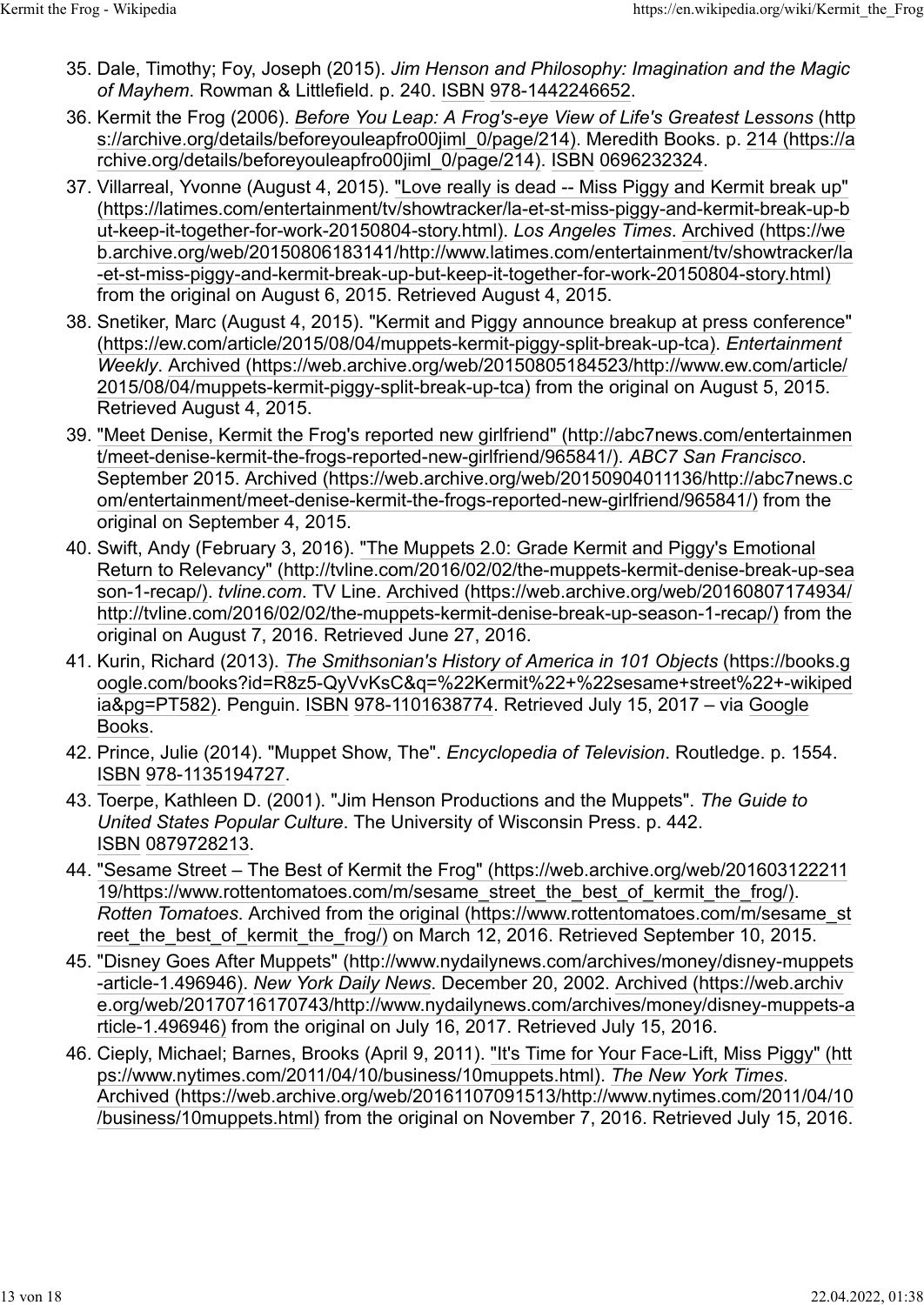- 47. Wenzel, John (March 14, 2012). ["Voodoo Comedy Playhouse brings laughs to Denver's](http://www.denverpost.com/2012/03/14/voodoo-comedy-playhouse-brings-laughs-to-denvers-lodo-district/) [LoDo district – The Denver Post" \(http://www.denverpost.com/2012/03/14/voodoo-comedy-p](http://www.denverpost.com/2012/03/14/voodoo-comedy-playhouse-brings-laughs-to-denvers-lodo-district/) [layhouse-brings-laughs-to-denvers-lodo-district/\).](http://www.denverpost.com/2012/03/14/voodoo-comedy-playhouse-brings-laughs-to-denvers-lodo-district/) *The Denver Post*. [Archived \(https://web.ar](https://web.archive.org/web/20160817221219/http://www.denverpost.com/2012/03/14/voodoo-comedy-playhouse-brings-laughs-to-denvers-lodo-district/) [chive.org/web/20160817221219/http://www.denverpost.com/2012/03/14/voodoo-comedy-pl](https://web.archive.org/web/20160817221219/http://www.denverpost.com/2012/03/14/voodoo-comedy-playhouse-brings-laughs-to-denvers-lodo-district/) [ayhouse-brings-laughs-to-denvers-lodo-district/\)](https://web.archive.org/web/20160817221219/http://www.denverpost.com/2012/03/14/voodoo-comedy-playhouse-brings-laughs-to-denvers-lodo-district/) from the original on August 17, 2016. Retrieved July 17, 2016.
- 48. Emily Christianson; Noelene Clark; Nate Jackson; Todd Martens; Jevon Phillips; Nardine Saad (2017). ["Muppets Tonight \(1996\)" \(https://latimes.com/entertainment/movies/la-et-ker](https://latimes.com/entertainment/movies/la-et-kermit-muppets-career-pictures-photogallery.html) [mit-muppets-career-pictures-photogallery.html\).](https://latimes.com/entertainment/movies/la-et-kermit-muppets-career-pictures-photogallery.html) *[Los Angeles Times](https://en.wikipedia.org/wiki/Los_Angeles_Times)*. [Archived \(https://web.a](https://web.archive.org/web/20160603222333/http://www.latimes.com/entertainment/movies/la-et-kermit-muppets-career-pictures-photogallery.html) [rchive.org/web/20160603222333/http://www.latimes.com/entertainment/movies/la-et-kermit](https://web.archive.org/web/20160603222333/http://www.latimes.com/entertainment/movies/la-et-kermit-muppets-career-pictures-photogallery.html)[muppets-career-pictures-photogallery.html\)](https://web.archive.org/web/20160603222333/http://www.latimes.com/entertainment/movies/la-et-kermit-muppets-career-pictures-photogallery.html) from the original on June 3, 2016. Retrieved June 15, 2017.
- 49. Ackman, Dan (February 18, 2004). ["Disney Deal: Kermit Goes For The Big Bucks" \(https://w](https://www.forbes.com/2004/02/18/cx_da_0218ton.html) [ww.forbes.com/2004/02/18/cx\\_da\\_0218ton.html\).](https://www.forbes.com/2004/02/18/cx_da_0218ton.html) *Forbes*. [Archived \(https://web.archive.org/](https://web.archive.org/web/20160304105632/http://www.forbes.com/2004/02/18/cx_da_0218ton.html) [web/20160304105632/http://www.forbes.com/2004/02/18/cx\\_da\\_0218ton.html\)](https://web.archive.org/web/20160304105632/http://www.forbes.com/2004/02/18/cx_da_0218ton.html) from the original on March 4, 2016. Retrieved September 10, 2015.
- 50. ["NMAH | Kermit the Frog Puppet" \(http://americanhistory.si.edu/collections/object.cfm?key=](http://americanhistory.si.edu/collections/object.cfm?key=35&objkey=132) [35&objkey=132\).](http://americanhistory.si.edu/collections/object.cfm?key=35&objkey=132) Americanhistory.si.edu. February 7, 2012. [Archived \(https://web.archive.or](https://web.archive.org/web/20120402221046/http://americanhistory.si.edu/collections/object.cfm?key=35&objkey=132) [g/web/20120402221046/http://americanhistory.si.edu/collections/object.cfm?key=35&objkey](https://web.archive.org/web/20120402221046/http://americanhistory.si.edu/collections/object.cfm?key=35&objkey=132) [=132\)](https://web.archive.org/web/20120402221046/http://americanhistory.si.edu/collections/object.cfm?key=35&objkey=132) from the original on April 2, 2012. Retrieved May 7, 2012.
- 51. Radulovic, Petrana (July 28, 2020). ["Muppet\\*Vision 3D is a spot of pure sunshine in a busy](https://www.polygon.com/2020/7/28/21345447/muppet-vision-3d-disney-world-hollywood-studios-best-muppets) [Disney day" \(https://www.polygon.com/2020/7/28/21345447/muppet-vision-3d-disney-world](https://www.polygon.com/2020/7/28/21345447/muppet-vision-3d-disney-world-hollywood-studios-best-muppets)[hollywood-studios-best-muppets\).](https://www.polygon.com/2020/7/28/21345447/muppet-vision-3d-disney-world-hollywood-studios-best-muppets) *Polygon.com*. Retrieved July 28, 2020.
- 52. Bevil, Dewayne (July 28, 2016). ["Disney: Muppets show coming to Magic Kingdom" \(http://w](http://www.orlandosentinel.com/travel/attractions/theme-park-rangers-blog/os-disney-muppet-show-magic-kingdom-20160728-story.html) [ww.orlandosentinel.com/travel/attractions/theme-park-rangers-blog/os-disney-muppet-show](http://www.orlandosentinel.com/travel/attractions/theme-park-rangers-blog/os-disney-muppet-show-magic-kingdom-20160728-story.html)[magic-kingdom-20160728-story.html\).](http://www.orlandosentinel.com/travel/attractions/theme-park-rangers-blog/os-disney-muppet-show-magic-kingdom-20160728-story.html) *Orlando Sentinel*. [Archived \(https://web.archive.org/w](https://web.archive.org/web/20160729141902/http://www.orlandosentinel.com/travel/attractions/theme-park-rangers-blog/os-disney-muppet-show-magic-kingdom-20160728-story.html) [eb/20160729141902/http://www.orlandosentinel.com/travel/attractions/theme-park-rangers](https://web.archive.org/web/20160729141902/http://www.orlandosentinel.com/travel/attractions/theme-park-rangers-blog/os-disney-muppet-show-magic-kingdom-20160728-story.html)[blog/os-disney-muppet-show-magic-kingdom-20160728-story.html\)](https://web.archive.org/web/20160729141902/http://www.orlandosentinel.com/travel/attractions/theme-park-rangers-blog/os-disney-muppet-show-magic-kingdom-20160728-story.html) from the original on July 29, 2016. Retrieved July 28, 2016.
- 53. Bevil, Dewayne (January 14, 2010). ["Don't miss: VoluntEars Cavalcade" \(https://www.orland](https://www.orlandosentinel.com/travel/os-xpm-2010-01-14-os-cal-spot-disney-muppets-20100114-story,amp.html) [osentinel.com/travel/os-xpm-2010-01-14-os-cal-spot-disney-muppets-20100114-story,amp.h](https://www.orlandosentinel.com/travel/os-xpm-2010-01-14-os-cal-spot-disney-muppets-20100114-story,amp.html) [tml\).](https://www.orlandosentinel.com/travel/os-xpm-2010-01-14-os-cal-spot-disney-muppets-20100114-story,amp.html) *Orlando Sentinel*. Retrieved August 4, 2020.
- 54. Emily Christianson; Noelene Clark; Nate Jackson; Todd Martens; Jevon Phillips; Nardine Saad (2017). ["Kermit the Frog: A crazy career in pictures" \(https://latimes.com/entertainmen](https://latimes.com/entertainment/movies/la-et-kermit-muppets-career-pictures-photogallery.html) [t/movies/la-et-kermit-muppets-career-pictures-photogallery.html\).](https://latimes.com/entertainment/movies/la-et-kermit-muppets-career-pictures-photogallery.html) *[The Los Angeles Times](https://en.wikipedia.org/wiki/The_Los_Angeles_Times)*. [Archived \(https://web.archive.org/web/20160603222333/http://www.latimes.com/entertainme](https://web.archive.org/web/20160603222333/http://www.latimes.com/entertainment/movies/la-et-kermit-muppets-career-pictures-photogallery.html) [nt/movies/la-et-kermit-muppets-career-pictures-photogallery.html\)](https://web.archive.org/web/20160603222333/http://www.latimes.com/entertainment/movies/la-et-kermit-muppets-career-pictures-photogallery.html) from the original on June 3, 2016. Retrieved June 15, 2017.
- 55. ["Kermit the Frog Filmography" \(http://www.bfi.org.uk/films-tv-people/4ce2bb015025b\).](http://www.bfi.org.uk/films-tv-people/4ce2bb015025b) *[British Film Institute](https://en.wikipedia.org/wiki/British_Film_Institute)*. [Archived \(https://web.archive.org/web/20170716170850/http://www.bfi.](https://web.archive.org/web/20170716170850/http://www.bfi.org.uk/films-tv-people/4ce2bb015025b) [org.uk/films-tv-people/4ce2bb015025b\)](https://web.archive.org/web/20170716170850/http://www.bfi.org.uk/films-tv-people/4ce2bb015025b) from the original on July 16, 2017. Retrieved June 15, 2017.
- 56. ["Southampton College News: Kermit's Commencement Address at Southampton College"](https://web.archive.org/web/20080130032057/http://www.southampton.liu.edu/news/commence/1996/kermit.htm) [\(https://web.archive.org/web/20080130032057/http://www.southampton.liu.edu/news/comm](https://web.archive.org/web/20080130032057/http://www.southampton.liu.edu/news/commence/1996/kermit.htm) [ence/1996/kermit.htm\).](https://web.archive.org/web/20080130032057/http://www.southampton.liu.edu/news/commence/1996/kermit.htm) January 30, 2008. Archived from [the original \(http://www.southampt](http://www.southampton.liu.edu/news/commence/1996/kermit.htm) [on.liu.edu/news/commence/1996/kermit.htm\)](http://www.southampton.liu.edu/news/commence/1996/kermit.htm) on January 30, 2008. Retrieved May 7, 2012.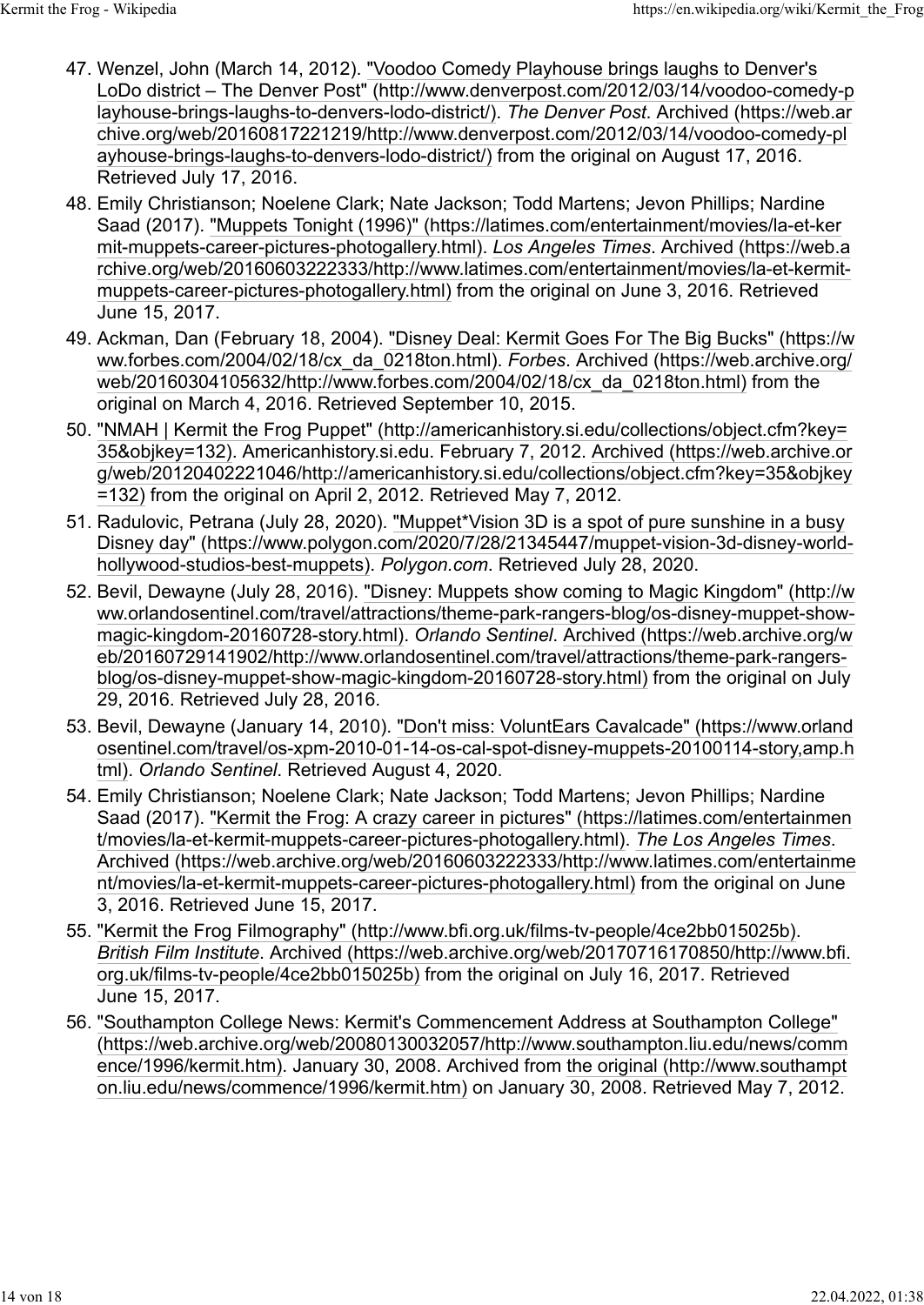- 57. ["Chronicle" \(https://query.nytimes.com/gst/fullpage.html?res=9D04E2DA133FF93BA15753C](https://query.nytimes.com/gst/fullpage.html?res=9D04E2DA133FF93BA15753C1A962958260&n=Top%2fReference%2fTimes%20Topics%2fOrganizations%2fO%2fOxford%20University) [1A962958260&n=Top%2fReference%2fTimes%20Topics%2fOrganizations%2fO%2fOxfor](https://query.nytimes.com/gst/fullpage.html?res=9D04E2DA133FF93BA15753C1A962958260&n=Top%2fReference%2fTimes%20Topics%2fOrganizations%2fO%2fOxford%20University) [d%20University\).](https://query.nytimes.com/gst/fullpage.html?res=9D04E2DA133FF93BA15753C1A962958260&n=Top%2fReference%2fTimes%20Topics%2fOrganizations%2fO%2fOxford%20University) *[The New York Times](https://en.wikipedia.org/wiki/The_New_York_Times)*. October 28, 1994. [Archived \(https://web.archive.org/](https://web.archive.org/web/20081220182220/http://query.nytimes.com/gst/fullpage.html?res=9D04E2DA133FF93BA15753C1A962958260&n=Top%2FReference%2FTimes%20Topics%2FOrganizations%2FO%2FOxford%20University) [web/20081220182220/http://query.nytimes.com/gst/fullpage.html?res=9D04E2DA133FF93B](https://web.archive.org/web/20081220182220/http://query.nytimes.com/gst/fullpage.html?res=9D04E2DA133FF93BA15753C1A962958260&n=Top%2FReference%2FTimes%20Topics%2FOrganizations%2FO%2FOxford%20University) [A15753C1A962958260&n=Top%2FReference%2FTimes%20Topics%2FOrganizations%2F](https://web.archive.org/web/20081220182220/http://query.nytimes.com/gst/fullpage.html?res=9D04E2DA133FF93BA15753C1A962958260&n=Top%2FReference%2FTimes%20Topics%2FOrganizations%2FO%2FOxford%20University) [O%2FOxford%20University\)](https://web.archive.org/web/20081220182220/http://query.nytimes.com/gst/fullpage.html?res=9D04E2DA133FF93BA15753C1A962958260&n=Top%2FReference%2FTimes%20Topics%2FOrganizations%2FO%2FOxford%20University) from the original on December 20, 2008. Retrieved May 7, 2012.
- 58. ["Kermit the Frog Surprising honorary degree recipients" \(https://www.telegraph.co.uk/educ](https://www.telegraph.co.uk/education/universityeducation/8855284/Surprising-honorary-degree-recipients.html?image=3) [ation/universityeducation/8855284/Surprising-honorary-degree-recipients.html?image=3\).](https://www.telegraph.co.uk/education/universityeducation/8855284/Surprising-honorary-degree-recipients.html?image=3) *The Telegraph*. [Archived \(https://web.archive.org/web/20160917134708/http://www.telegrap](https://web.archive.org/web/20160917134708/http://www.telegraph.co.uk/education/universityeducation/8855284/Surprising-honorary-degree-recipients.html?image=3) [h.co.uk/education/universityeducation/8855284/Surprising-honorary-degree-recipients.html?](https://web.archive.org/web/20160917134708/http://www.telegraph.co.uk/education/universityeducation/8855284/Surprising-honorary-degree-recipients.html?image=3) [image=3\)](https://web.archive.org/web/20160917134708/http://www.telegraph.co.uk/education/universityeducation/8855284/Surprising-honorary-degree-recipients.html?image=3) from the original on September 17, 2016. Retrieved July 17, 2016.
- 59. Heigl, Alex (November 28, 2013). ["Thanksgiving Throwback: 13 Iconic Photos of the Macy's](https://people.com/celebrity/macys-thanksgiving-day-parade-2013/) [Parade" \(https://people.com/celebrity/macys-thanksgiving-day-parade-2013/\).](https://people.com/celebrity/macys-thanksgiving-day-parade-2013/) *People Magazine*. [Archived \(https://web.archive.org/web/20150907204635/http://www.people.com/p](https://web.archive.org/web/20150907204635/http://www.people.com/people/article/0%2C%2C20760867%2C00.html) [eople/article/0%2C%2C20760867%2C00.html\)](https://web.archive.org/web/20150907204635/http://www.people.com/people/article/0%2C%2C20760867%2C00.html) from the original on September 7, 2015. Retrieved September 10, 2015.
- 60. ["Walk of Fame, Kermit the Frog awarded with a star on the Hollywood Walk of Fame,](http://www.walkoffame.com/kermit-the-frog) [December 1, 2002" \(http://www.walkoffame.com/kermit-the-frog\).](http://www.walkoffame.com/kermit-the-frog) Walkoffame.com. [Archived](https://web.archive.org/web/20120209164253/http://www.walkoffame.com/kermit-the-frog) [\(https://web.archive.org/web/20120209164253/http://www.walkoffame.com/kermit-the-frog\)](https://web.archive.org/web/20120209164253/http://www.walkoffame.com/kermit-the-frog) from the original on February 9, 2012. Retrieved May 7, 2012.
- 61. ["Muppets Get Star on Hollywood Walk of Fame" \(https://www.animationmagazine.net/events](https://www.animationmagazine.net/events/muppets-get-star-on-hollywood-walk-of-fame/) [/muppets-get-star-on-hollywood-walk-of-fame/\).](https://www.animationmagazine.net/events/muppets-get-star-on-hollywood-walk-of-fame/) March 20, 2012. Retrieved May 24, 2021.
- 62. Dakss, Brian (September 29, 2005). ["Muppets Get Their Own Stamps" \(http://www.cbsnew](http://www.cbsnews.com/news/muppets-get-their-own-stamps/) [s.com/news/muppets-get-their-own-stamps/\).](http://www.cbsnews.com/news/muppets-get-their-own-stamps/) CBS News. [Archived \(https://web.archive.org/](https://web.archive.org/web/20160819230151/http://www.cbsnews.com/news/muppets-get-their-own-stamps/) [web/20160819230151/http://www.cbsnews.com/news/muppets-get-their-own-stamps/\)](https://web.archive.org/web/20160819230151/http://www.cbsnews.com/news/muppets-get-their-own-stamps/) from the original on August 19, 2016. Retrieved July 17, 2016.
- 63. ["Muppet Central News, "Kermit Honored as Grand Marshal at Michigan State, also receiving](http://www.muppetcentral.com/news/2006/100106.shtml) [an Honorary Alumni Award on that occasion", October 1, 2006" \(http://www.muppetcentral.c](http://www.muppetcentral.com/news/2006/100106.shtml) [om/news/2006/100106.shtml\).](http://www.muppetcentral.com/news/2006/100106.shtml) Muppetcentral.com. October 1, 2006. [Archived \(https://web.a](https://web.archive.org/web/20120319165547/http://www.muppetcentral.com/news/2006/100106.shtml) [rchive.org/web/20120319165547/http://www.muppetcentral.com/news/2006/100106.shtml\)](https://web.archive.org/web/20120319165547/http://www.muppetcentral.com/news/2006/100106.shtml) from the original on March 19, 2012. Retrieved May 7, 2012.
- 64. ["Original Kermit the Frog puppet given to Smithsonian BBC News" \(https://www.bbc.com/n](https://www.bbc.com/news/entertainment-arts-11094631) [ews/entertainment-arts-11094631\).](https://www.bbc.com/news/entertainment-arts-11094631) *BBC News*. August 26, 2010. [Archived \(https://web.archi](https://web.archive.org/web/20160916091140/http://www.bbc.com/news/entertainment-arts-11094631) [ve.org/web/20160916091140/http://www.bbc.com/news/entertainment-arts-11094631\)](https://web.archive.org/web/20160916091140/http://www.bbc.com/news/entertainment-arts-11094631) from the original on September 16, 2016. Retrieved July 17, 2016.
- 65. Grundhauser, Eric (September 18, 2015). ["The Birthplace of Kermit the Frog" \(http://www.sl](http://www.slate.com/blogs/atlas_obscura/2015/09/18/a_muppet_museum_in_small_town_mississippi_honors_jim_henson_s_creation_of.html) [ate.com/blogs/atlas\\_obscura/2015/09/18/a\\_muppet\\_museum\\_in\\_small\\_town\\_mississippi\\_h](http://www.slate.com/blogs/atlas_obscura/2015/09/18/a_muppet_museum_in_small_town_mississippi_honors_jim_henson_s_creation_of.html) [onors\\_jim\\_henson\\_s\\_creation\\_of.html\).](http://www.slate.com/blogs/atlas_obscura/2015/09/18/a_muppet_museum_in_small_town_mississippi_honors_jim_henson_s_creation_of.html) *Atlas Obscura*. [Archived \(https://web.archive.org/we](https://web.archive.org/web/20160710085729/http://www.slate.com/blogs/atlas_obscura/2015/09/18/a_muppet_museum_in_small_town_mississippi_honors_jim_henson_s_creation_of.html) [b/20160710085729/http://www.slate.com/blogs/atlas\\_obscura/2015/09/18/a\\_muppet\\_museu](https://web.archive.org/web/20160710085729/http://www.slate.com/blogs/atlas_obscura/2015/09/18/a_muppet_museum_in_small_town_mississippi_honors_jim_henson_s_creation_of.html) m in small town mississippi honors jim henson s creation of.html) from the original on July 10, 2016. Retrieved July 17, 2016 – via Slate.
- 66. Altman, Howard (August 14, 2014). ["MacDill hurricane hunters to get \\$35 million overhaul"](https://web.archive.org/web/20160603103008/http://www.tbo.com/list/military-news/noaa-hurricane-hunters-to-get-35-million-overhaul-20140814/) [\(https://web.archive.org/web/20160603103008/http://www.tbo.com/list/military-news/noaa-h](https://web.archive.org/web/20160603103008/http://www.tbo.com/list/military-news/noaa-hurricane-hunters-to-get-35-million-overhaul-20140814/) [urricane-hunters-to-get-35-million-overhaul-20140814/\).](https://web.archive.org/web/20160603103008/http://www.tbo.com/list/military-news/noaa-hurricane-hunters-to-get-35-million-overhaul-20140814/) *The Tampa Tribune*. Archived from [the original \(http://www.tbo.com/list/military-news/noaa-hurricane-hunters-to-get-35-million-o](http://www.tbo.com/list/military-news/noaa-hurricane-hunters-to-get-35-million-overhaul-20140814/) [verhaul-20140814/\)](http://www.tbo.com/list/military-news/noaa-hurricane-hunters-to-get-35-million-overhaul-20140814/) on June 3, 2016. Retrieved May 6, 2016.
- 67. Gannon, Megan (April 22, 2015). ["Kermit the Frog Look-Alike Discovered in Costa Rica" \(htt](http://www.livescience.com/50548-kermit-the-frog-look-alike-discovered.html) [p://www.livescience.com/50548-kermit-the-frog-look-alike-discovered.html\).](http://www.livescience.com/50548-kermit-the-frog-look-alike-discovered.html) LiveScience. [Archived \(https://web.archive.org/web/20160711183052/http://www.livescience.com/50548-k](https://web.archive.org/web/20160711183052/http://www.livescience.com/50548-kermit-the-frog-look-alike-discovered.html) [ermit-the-frog-look-alike-discovered.html\)](https://web.archive.org/web/20160711183052/http://www.livescience.com/50548-kermit-the-frog-look-alike-discovered.html) from the original on July 11, 2016. Retrieved July 17, 2016.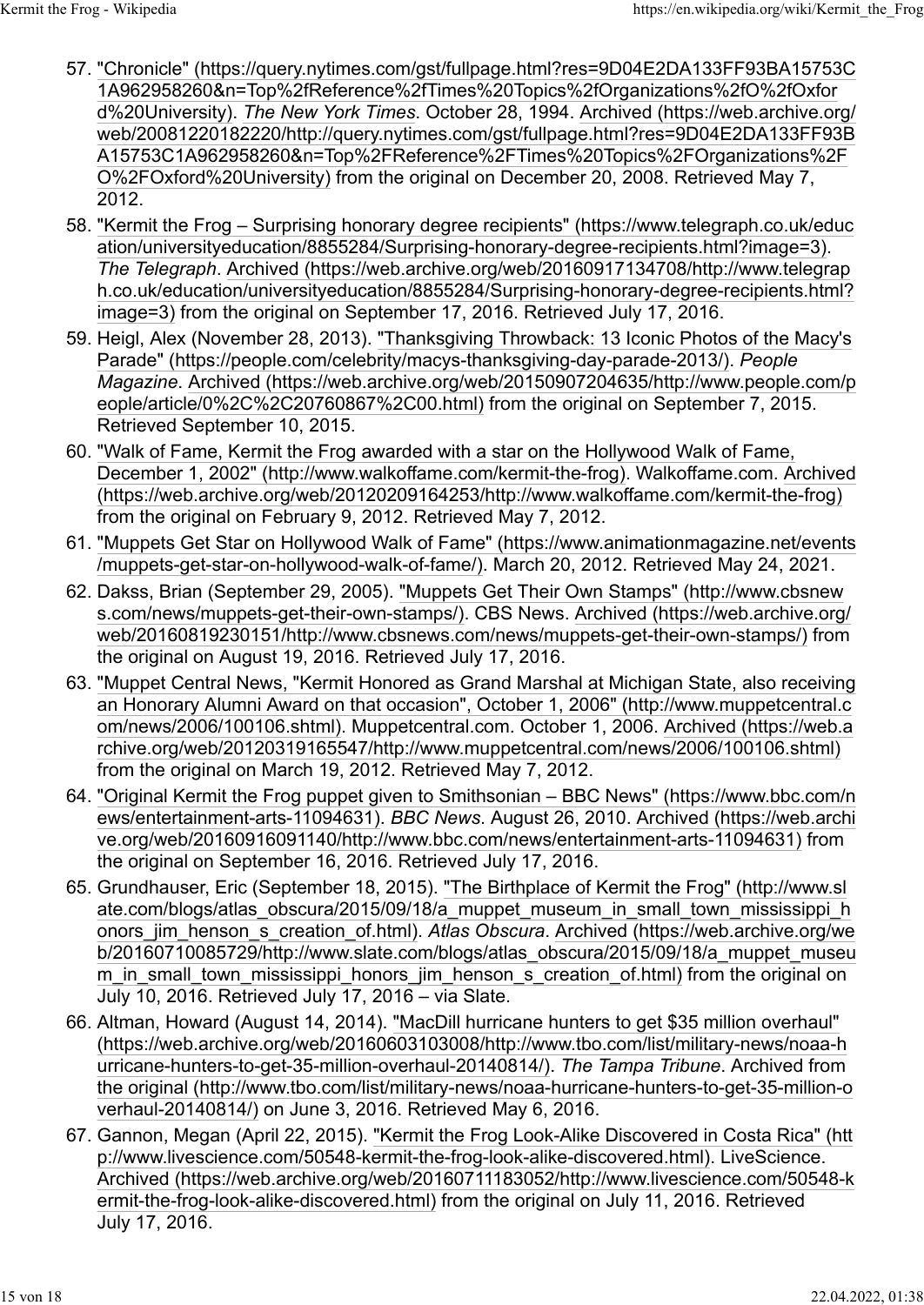- 68. Crouch, Ian (September 3, 2015). ["The Kermit and Miss Piggy Breakup Is Nonsense" \(http](https://newyorker.com/culture/culture-desk/remember-when-the-muppets-were-subversive) [s://newyorker.com/culture/culture-desk/remember-when-the-muppets-were-subversive\).](https://newyorker.com/culture/culture-desk/remember-when-the-muppets-were-subversive) *The New Yorker*. [Archived \(https://web.archive.org/web/20160727203742/http://www.newyorker.](https://web.archive.org/web/20160727203742/http://www.newyorker.com/culture/culture-desk/remember-when-the-muppets-were-subversive) [com/culture/culture-desk/remember-when-the-muppets-were-subversive\)](https://web.archive.org/web/20160727203742/http://www.newyorker.com/culture/culture-desk/remember-when-the-muppets-were-subversive) from the original on July 27, 2016. Retrieved July 17, 2016.
- 69. Goulliaud, Philippe (August 10, 2009). ["Bébête show Guignols : le duel des marionnettes](http://www.lefigaro.fr/programmes-tele/2009/08/07/03012-20090807ARTFIG00474-bebete-show-guignols-le-duel-des-marionnettes-cathodiques-.php) [cathodiques" \(http://www.lefigaro.fr/programmes-tele/2009/08/07/03012-20090807ARTFIG0](http://www.lefigaro.fr/programmes-tele/2009/08/07/03012-20090807ARTFIG00474-bebete-show-guignols-le-duel-des-marionnettes-cathodiques-.php) [0474-bebete-show-guignols-le-duel-des-marionnettes-cathodiques-.php\).](http://www.lefigaro.fr/programmes-tele/2009/08/07/03012-20090807ARTFIG00474-bebete-show-guignols-le-duel-des-marionnettes-cathodiques-.php) *[Le Figaro](https://en.wikipedia.org/wiki/Le_Figaro)*. [Archived \(https://web.archive.org/web/20100104024737/http://www.lefigaro.fr/programmes-t](https://web.archive.org/web/20100104024737/http://www.lefigaro.fr/programmes-tele/2009/08/07/03012-20090807ARTFIG00474-bebete-show-guignols-le-duel-des-marionnettes-cathodiques-.php) [ele/2009/08/07/03012-20090807ARTFIG00474-bebete-show-guignols-le-duel-des-marionne](https://web.archive.org/web/20100104024737/http://www.lefigaro.fr/programmes-tele/2009/08/07/03012-20090807ARTFIG00474-bebete-show-guignols-le-duel-des-marionnettes-cathodiques-.php) [ttes-cathodiques-.php\)](https://web.archive.org/web/20100104024737/http://www.lefigaro.fr/programmes-tele/2009/08/07/03012-20090807ARTFIG00474-bebete-show-guignols-le-duel-des-marionnettes-cathodiques-.php) from the original on January 4, 2010.
- 70. Grein, Paul (November 15, 2019). ["In Praise of 'Rainbow Connection': The Little Song That](http://www.billboard.com/articles/news/awards/8543796/rainbow-connection-appreciation) [Could" \(http://www.billboard.com/articles/news/awards/8543796/rainbow-connection-appreci](http://www.billboard.com/articles/news/awards/8543796/rainbow-connection-appreciation) [ation\).](http://www.billboard.com/articles/news/awards/8543796/rainbow-connection-appreciation) *Billboard*. Retrieved August 19, 2020.
- 71. Blevins, Joe (May 11, 2016). ["In 1994, Kermit The Frog filled in as host of CNN's Larry King](https://www.avclub.com/article/1994-kermit-frog-filled-host-cnns-larry-king-live-236606) [Live" \(https://www.avclub.com/article/1994-kermit-frog-filled-host-cnns-larry-king-live-23660](https://www.avclub.com/article/1994-kermit-frog-filled-host-cnns-larry-king-live-236606) [6\).](https://www.avclub.com/article/1994-kermit-frog-filled-host-cnns-larry-king-live-236606) *[The A.V. Club](https://en.wikipedia.org/wiki/The_A.V._Club)*. [Archived \(https://web.archive.org/web/20160719021910/https://www.avcl](https://web.archive.org/web/20160719021910/https://www.avclub.com/article/1994-kermit-frog-filled-host-cnns-larry-king-live-236606) [ub.com/article/1994-kermit-frog-filled-host-cnns-larry-king-live-236606\)](https://web.archive.org/web/20160719021910/https://www.avclub.com/article/1994-kermit-frog-filled-host-cnns-larry-king-live-236606) from the original on July 19, 2016. Retrieved August 19, 2020.
- 72. ["Tough Pigs Anthology April Frog's Day: Kermit on Larry King Live" \(http://www.toughpigs.](http://www.toughpigs.com/anthking00.htm) [com/anthking00.htm\).](http://www.toughpigs.com/anthking00.htm) Toughpigs.com. April 1, 1994. Retrieved May 7, 2012.
- 73. Himmelman, John (January 1, 2006). *[Discovering Amphibians: Frogs and Salamanders of](https://books.google.com/books?id=5dyrBAAAQBAJ&q=kermit) [the Northeast](https://books.google.com/books?id=5dyrBAAAQBAJ&q=kermit)* [\(https://books.google.com/books?id=5dyrBAAAQBAJ&q=kermit\).](https://books.google.com/books?id=5dyrBAAAQBAJ&q=kermit) Down East Books. p. 75. [ISBN](https://en.wikipedia.org/wiki/ISBN_(identifier)) [9781461745075.](https://en.wikipedia.org/wiki/Special:BookSources/9781461745075)
- 74. ["Why the Muppets are crashing ESPN's 'Monday Night Football' broadcast | Sporting News"](https://www.sportingnews.com/us/nfl/news/muppets-espn-monday-night-football-broadcast/8f8wxugdkohq1jjp0o89m40rq) [\(https://www.sportingnews.com/us/nfl/news/muppets-espn-monday-night-football-broadcast/](https://www.sportingnews.com/us/nfl/news/muppets-espn-monday-night-football-broadcast/8f8wxugdkohq1jjp0o89m40rq) [8f8wxugdkohq1jjp0o89m40rq\).](https://www.sportingnews.com/us/nfl/news/muppets-espn-monday-night-football-broadcast/8f8wxugdkohq1jjp0o89m40rq)
- 75. ["](https://ew.com/tv/recaps/the-masked-singer-season-5-premiere/) ['The Masked Singer' premiere recap: Snail eliminated in unbelievable reveal" \(https://ew.co](https://ew.com/tv/recaps/the-masked-singer-season-5-premiere/) [m/tv/recaps/the-masked-singer-season-5-premiere/\).](https://ew.com/tv/recaps/the-masked-singer-season-5-premiere/) *EW.com*. Retrieved March 11, 2021.
- 76. Spevak, Jeff (March 11, 2016). ["Henson family triggers Muppet outbreak at The Strong" \(htt](http://www.democratandchronicle.com/story/news/2016/03/11/henson-family-triggers-muppet-outbreak-strong/81638918/) [p://www.democratandchronicle.com/story/news/2016/03/11/henson-family-triggers-muppet-o](http://www.democratandchronicle.com/story/news/2016/03/11/henson-family-triggers-muppet-outbreak-strong/81638918/) [utbreak-strong/81638918/\).](http://www.democratandchronicle.com/story/news/2016/03/11/henson-family-triggers-muppet-outbreak-strong/81638918/) *Democrat and Chronicle*. Retrieved July 27, 2016.
- 77. Bellomo, Mark (September 15, 2010). *[Totally Tubular '80s Toys](https://books.google.com/books?id=CF8AjVJXvH0C&q=kermit)* [\(https://books.google.com/b](https://books.google.com/books?id=CF8AjVJXvH0C&q=kermit) [ooks?id=CF8AjVJXvH0C&q=kermit\).](https://books.google.com/books?id=CF8AjVJXvH0C&q=kermit) Krause Publications. p. 147. [ISBN](https://en.wikipedia.org/wiki/ISBN_(identifier)) [978-1440216473.](https://en.wikipedia.org/wiki/Special:BookSources/978-1440216473)
- 78. ["Kermit the Frog in New Role: Plaintiff" \(https://www.nytimes.com/1991/04/18/business/the](https://www.nytimes.com/1991/04/18/business/the-media-business-kermit-the-frog-in-new-role-plaintiff.html)[media-business-kermit-the-frog-in-new-role-plaintiff.html\).](https://www.nytimes.com/1991/04/18/business/the-media-business-kermit-the-frog-in-new-role-plaintiff.html) *The New York Times*. April 18, 1991. [Archived \(https://web.archive.org/web/20160819063343/http://www.nytimes.com/1991](https://web.archive.org/web/20160819063343/http://www.nytimes.com/1991/04/18/business/the-media-business-kermit-the-frog-in-new-role-plaintiff.html) [/04/18/business/the-media-business-kermit-the-frog-in-new-role-plaintiff.html\)](https://web.archive.org/web/20160819063343/http://www.nytimes.com/1991/04/18/business/the-media-business-kermit-the-frog-in-new-role-plaintiff.html) from the original on August 19, 2016. Retrieved July 26, 2016.
- 79. Guides, Birnbaum (January 17, 2012). *[Birnbaum's Disneyland 2012](https://books.google.com/books?id=1-osm5QFoYsC&q=kermit&pg=PA72)* [\(https://books.google.c](https://books.google.com/books?id=1-osm5QFoYsC&q=kermit&pg=PA72) [om/books?id=1-osm5QFoYsC&q=kermit&pg=PA72\).](https://books.google.com/books?id=1-osm5QFoYsC&q=kermit&pg=PA72) Disney Electronic Content. p. 108. [ISBN](https://en.wikipedia.org/wiki/ISBN_(identifier)) [9781423166238.](https://en.wikipedia.org/wiki/Special:BookSources/9781423166238)
- 80. ["LeBron James endorsement sees Kermit the Frog hat sell out" \(http://www.onenewspage.c](http://www.onenewspage.com/n/Sports/759otvlmb/LeBron-James-endorsement-sees-Kermit-the-Frog-hat.htm) [om/n/Sports/759otvlmb/LeBron-James-endorsement-sees-Kermit-the-Frog-hat.htm\).](http://www.onenewspage.com/n/Sports/759otvlmb/LeBron-James-endorsement-sees-Kermit-the-Frog-hat.htm) *[The](https://en.wikipedia.org/wiki/The_New_Zealand_Herald) [New Zealand Herald](https://en.wikipedia.org/wiki/The_New_Zealand_Herald)*. June 22, 2016. [Archived \(https://web.archive.org/web/2017072118453](https://web.archive.org/web/20170721184539/http://www.onenewspage.com/n/Sports/759otvlmb/LeBron-James-endorsement-sees-Kermit-the-Frog-hat.htm) [9/http://www.onenewspage.com/n/Sports/759otvlmb/LeBron-James-endorsement-sees-Ker](https://web.archive.org/web/20170721184539/http://www.onenewspage.com/n/Sports/759otvlmb/LeBron-James-endorsement-sees-Kermit-the-Frog-hat.htm) [mit-the-Frog-hat.htm\)](https://web.archive.org/web/20170721184539/http://www.onenewspage.com/n/Sports/759otvlmb/LeBron-James-endorsement-sees-Kermit-the-Frog-hat.htm) from the original on July 21, 2017 – via [Bloomberg L.P.](https://en.wikipedia.org/wiki/Bloomberg_L.P.)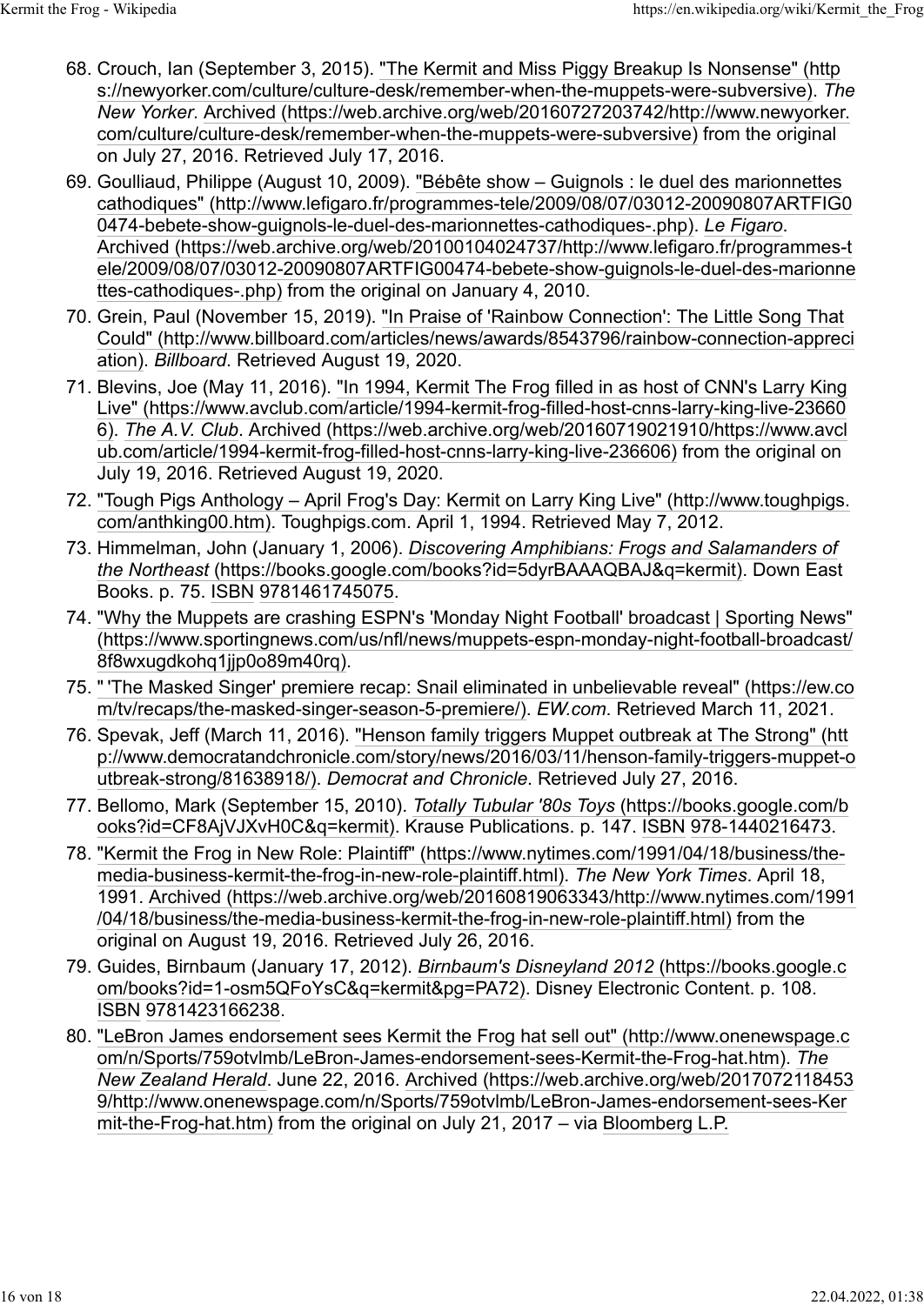- 81. ["LeBron James Wears Ultimate Warrior Shirt, 'Kermit Sipping Tea' Hat Upon Arrival in](http://boston.cbslocal.com/2016/06/20/lebron-james-wears-ultimate-warrior-shirt-kermit-sipping-tea-hat-upon-arrival-in-cleveland/) [Cleveland" \(http://boston.cbslocal.com/2016/06/20/lebron-james-wears-ultimate-warrior-shirt](http://boston.cbslocal.com/2016/06/20/lebron-james-wears-ultimate-warrior-shirt-kermit-sipping-tea-hat-upon-arrival-in-cleveland/) [-kermit-sipping-tea-hat-upon-arrival-in-cleveland/\).](http://boston.cbslocal.com/2016/06/20/lebron-james-wears-ultimate-warrior-shirt-kermit-sipping-tea-hat-upon-arrival-in-cleveland/) CBS Boston. June 20, 2016. [Archived \(ht](https://web.archive.org/web/20160725003858/http://boston.cbslocal.com/2016/06/20/lebron-james-wears-ultimate-warrior-shirt-kermit-sipping-tea-hat-upon-arrival-in-cleveland/) [tps://web.archive.org/web/20160725003858/http://boston.cbslocal.com/2016/06/20/lebron-ja](https://web.archive.org/web/20160725003858/http://boston.cbslocal.com/2016/06/20/lebron-james-wears-ultimate-warrior-shirt-kermit-sipping-tea-hat-upon-arrival-in-cleveland/) [mes-wears-ultimate-warrior-shirt-kermit-sipping-tea-hat-upon-arrival-in-cleveland/\)](https://web.archive.org/web/20160725003858/http://boston.cbslocal.com/2016/06/20/lebron-james-wears-ultimate-warrior-shirt-kermit-sipping-tea-hat-upon-arrival-in-cleveland/) from the original on July 25, 2016. Retrieved July 27, 2016.
- 82. ["](https://web.archive.org/web/20071209001427/http://www.canada.com/victoriatimescolonist/news/story.html?id=52be4b53-0258-4c68-b8e3-a1b0538e5718&k=56381) ['Sad Kermit' bares his soul online" \(https://web.archive.org/web/20071209001427/http://ww](https://web.archive.org/web/20071209001427/http://www.canada.com/victoriatimescolonist/news/story.html?id=52be4b53-0258-4c68-b8e3-a1b0538e5718&k=56381) [w.canada.com/victoriatimescolonist/news/story.html?id=52be4b53-0258-4c68-b8e3-a1b053](https://web.archive.org/web/20071209001427/http://www.canada.com/victoriatimescolonist/news/story.html?id=52be4b53-0258-4c68-b8e3-a1b0538e5718&k=56381) [8e5718&k=56381\).](https://web.archive.org/web/20071209001427/http://www.canada.com/victoriatimescolonist/news/story.html?id=52be4b53-0258-4c68-b8e3-a1b0538e5718&k=56381) *Times Colonist*. December 9, 2007. Archived from [the original \(http://ww](http://www.canada.com/victoriatimescolonist/news/story.html?id=52be4b53-0258-4c68-b8e3-a1b0538e5718&k=56381) [w.canada.com/victoriatimescolonist/news/story.html?id=52be4b53-0258-4c68-b8e3-a1b053](http://www.canada.com/victoriatimescolonist/news/story.html?id=52be4b53-0258-4c68-b8e3-a1b0538e5718&k=56381) [8e5718&k=56381\)](http://www.canada.com/victoriatimescolonist/news/story.html?id=52be4b53-0258-4c68-b8e3-a1b0538e5718&k=56381) on December 9, 2007.
- 83. Davenport, Misha (September 30, 2007). ["Parody video puts the high in 'Hi-ho!' :: CHICAGO](https://web.archive.org/web/20070930043245/http://www.suntimes.com/entertainment/328027%2CCST-FTR-tube05.article) [SUN-TIMES :: Entertainment" \(https://web.archive.org/web/20070930043245/http://www.su](https://web.archive.org/web/20070930043245/http://www.suntimes.com/entertainment/328027%2CCST-FTR-tube05.article) [ntimes.com/entertainment/328027%2CCST-FTR-tube05.article\).](https://web.archive.org/web/20070930043245/http://www.suntimes.com/entertainment/328027%2CCST-FTR-tube05.article) *Chicago Sun-Times*. Archived from [the original \(http://www.suntimes.com/entertainment/328027,CST-FTR-tube0](http://www.suntimes.com/entertainment/328027,CST-FTR-tube05.article) [5.article\)](http://www.suntimes.com/entertainment/328027,CST-FTR-tube05.article) on September 30, 2007.
- 84. Brown, Dan (April 12, 2007). ["Sad Kermit is hurting" \(https://archive.today/20070929100009/](https://archive.today/20070929100009/http://lfpress.ca/newsstand/Today/Columnists/Brown_Dan/2007/04/12/3992555.html) [http://lfpress.ca/newsstand/Today/Columnists/Brown\\_Dan/2007/04/12/3992555.html\).](https://archive.today/20070929100009/http://lfpress.ca/newsstand/Today/Columnists/Brown_Dan/2007/04/12/3992555.html) *[The](https://en.wikipedia.org/wiki/The_London_Free_Press) [London Free Press](https://en.wikipedia.org/wiki/The_London_Free_Press)*. Archived from [the original \(http://lfpress.ca/newsstand/Today/Columnist](http://lfpress.ca/newsstand/Today/Columnists/Brown_Dan/2007/04/12/3992555.html) [s/Brown\\_Dan/2007/04/12/3992555.html\)](http://lfpress.ca/newsstand/Today/Columnists/Brown_Dan/2007/04/12/3992555.html) on September 29, 2007.
- 85. Westhoff, Ben (May 24, 2007). ["The Sad Kermit Video" \(http://www.houstonpress.com/musi](http://www.houstonpress.com/music/the-sad-kermit-video-6575062) [c/the-sad-kermit-video-6575062\).](http://www.houstonpress.com/music/the-sad-kermit-video-6575062) *Houston Press*. [Archived \(https://web.archive.org/web/201](https://web.archive.org/web/20160914130046/http://www.houstonpress.com/music/the-sad-kermit-video-6575062) [60914130046/http://www.houstonpress.com/music/the-sad-kermit-video-6575062\)](https://web.archive.org/web/20160914130046/http://www.houstonpress.com/music/the-sad-kermit-video-6575062) from the original on September 14, 2016.
- 86. Maerz, Jennifer (June 20, 2007). ["It's so easy being green: Jim Henson's lasting music](http://archives.sfweekly.com/sanfrancisco/its-so-easy-being-green-jim-hensons-lasting-music-legacy/Content?oid=2163091) [legacy" \(http://archives.sfweekly.com/sanfrancisco/its-so-easy-being-green-jim-hensons-lasti](http://archives.sfweekly.com/sanfrancisco/its-so-easy-being-green-jim-hensons-lasting-music-legacy/Content?oid=2163091) [ng-music-legacy/Content?oid=2163091\).](http://archives.sfweekly.com/sanfrancisco/its-so-easy-being-green-jim-hensons-lasting-music-legacy/Content?oid=2163091) *SF Weekly*. [Archived \(https://web.archive.org/web/](https://web.archive.org/web/20160917155152/http://archives.sfweekly.com/sanfrancisco/its-so-easy-being-green-jim-hensons-lasting-music-legacy/Content?oid=2163091) [20160917155152/http://archives.sfweekly.com/sanfrancisco/its-so-easy-being-green-jim-hen](https://web.archive.org/web/20160917155152/http://archives.sfweekly.com/sanfrancisco/its-so-easy-being-green-jim-hensons-lasting-music-legacy/Content?oid=2163091) [sons-lasting-music-legacy/Content?oid=2163091\)](https://web.archive.org/web/20160917155152/http://archives.sfweekly.com/sanfrancisco/its-so-easy-being-green-jim-hensons-lasting-music-legacy/Content?oid=2163091) from the original on September 17, 2016.
- 87. Stroumboulopoulos, George (April 4, 2007). *[The Hour](https://en.wikipedia.org/wiki/George_Stroumboulopoulos_Tonight)*. [CBC Television.](https://en.wikipedia.org/wiki/CBC_Television)
- 88. [Browne, Rembert](https://en.wikipedia.org/wiki/Rembert_Browne) (June 21, 2016). ["The Real Reason GMA's 'Tea Lizard' Tweet Was](https://nymag.com/selectall/2016/06/the-real-reason-gmas-tea-lizard-tweet-was-problematic.html) [Problematic" \(https://nymag.com/selectall/2016/06/the-real-reason-gmas-tea-lizard-tweet-w](https://nymag.com/selectall/2016/06/the-real-reason-gmas-tea-lizard-tweet-was-problematic.html) [as-problematic.html\).](https://nymag.com/selectall/2016/06/the-real-reason-gmas-tea-lizard-tweet-was-problematic.html) *New York Magazine*. [Archived \(https://web.archive.org/web/20160624](https://web.archive.org/web/20160624035820/http://nymag.com/selectall/2016/06/the-real-reason-gmas-tea-lizard-tweet-was-problematic.html) [035820/http://nymag.com/selectall/2016/06/the-real-reason-gmas-tea-lizard-tweet-was-probl](https://web.archive.org/web/20160624035820/http://nymag.com/selectall/2016/06/the-real-reason-gmas-tea-lizard-tweet-was-problematic.html) [ematic.html\)](https://web.archive.org/web/20160624035820/http://nymag.com/selectall/2016/06/the-real-reason-gmas-tea-lizard-tweet-was-problematic.html) from the original on June 24, 2016. Retrieved July 13, 2016.
- 89. ["](http://fusion.net/story/316936/tea-lizard/) ['Good Morning America' calling a popular Kermit the Frog meme 'Tea Lizard' whitewashes](http://fusion.net/story/316936/tea-lizard/) [its origin" \(http://fusion.net/story/316936/tea-lizard/\).](http://fusion.net/story/316936/tea-lizard/) Fusion. June 21, 2016. [Archived \(http](https://web.archive.org/web/20160713091000/http://fusion.net/story/316936/tea-lizard/) [s://web.archive.org/web/20160713091000/http://fusion.net/story/316936/tea-lizard/\)](https://web.archive.org/web/20160713091000/http://fusion.net/story/316936/tea-lizard/) from the original on July 13, 2016. Retrieved July 17, 2016.
- 90. Hayes, Stephanie (June 24, 2014). ["#Kermit the Frog #ButThatsNoneofMyBusinessTho](http://www.bustle.com/articles/29201-kermit-the-frog-butthatsnoneofmybusinesstho-memes-are-annoyingly-taking-over-the-internet) [Memes Are Annoyingly Taking Over the Internet" \(http://www.bustle.com/articles/29201-ker](http://www.bustle.com/articles/29201-kermit-the-frog-butthatsnoneofmybusinesstho-memes-are-annoyingly-taking-over-the-internet) [mit-the-frog-butthatsnoneofmybusinesstho-memes-are-annoyingly-taking-over-the-internet\).](http://www.bustle.com/articles/29201-kermit-the-frog-butthatsnoneofmybusinesstho-memes-are-annoyingly-taking-over-the-internet) *www.bustle.com*. [Archived \(https://web.archive.org/web/20160720061532/http://www.bustle.](https://web.archive.org/web/20160720061532/http://www.bustle.com/articles/29201-kermit-the-frog-butthatsnoneofmybusinesstho-memes-are-annoyingly-taking-over-the-internet) [com/articles/29201-kermit-the-frog-butthatsnoneofmybusinesstho-memes-are-annoyingly-ta](https://web.archive.org/web/20160720061532/http://www.bustle.com/articles/29201-kermit-the-frog-butthatsnoneofmybusinesstho-memes-are-annoyingly-taking-over-the-internet) [king-over-the-internet\)](https://web.archive.org/web/20160720061532/http://www.bustle.com/articles/29201-kermit-the-frog-butthatsnoneofmybusinesstho-memes-are-annoyingly-taking-over-the-internet) from the original on July 20, 2016. Retrieved July 17, 2016.
- 91. Whittaker, G. Clay (June 21, 2016). ["Why #TeaLizard Kermit The Frog Is Not a Lizard" \(htt](http://www.popsci.com/why-tealizard-kermit-frog-is-not-lizard) [p://www.popsci.com/why-tealizard-kermit-frog-is-not-lizard\).](http://www.popsci.com/why-tealizard-kermit-frog-is-not-lizard) *Popular Science*. [Archived \(http](https://web.archive.org/web/20160725104115/http://www.popsci.com/why-tealizard-kermit-frog-is-not-lizard) [s://web.archive.org/web/20160725104115/http://www.popsci.com/why-tealizard-kermit-frog-i](https://web.archive.org/web/20160725104115/http://www.popsci.com/why-tealizard-kermit-frog-is-not-lizard) [s-not-lizard\)](https://web.archive.org/web/20160725104115/http://www.popsci.com/why-tealizard-kermit-frog-is-not-lizard) from the original on July 25, 2016. Retrieved July 13, 2016.